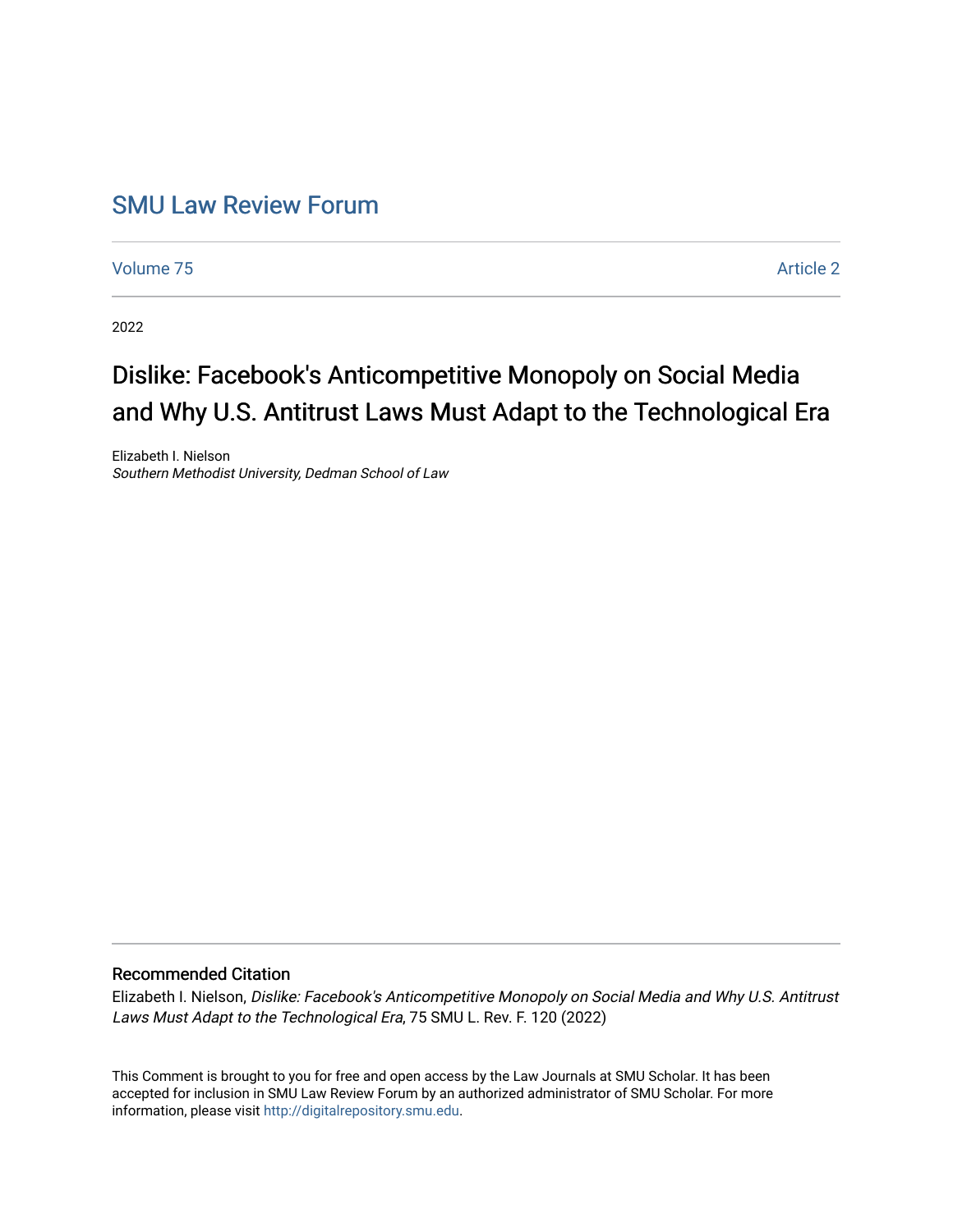# SMU Law Review Forum

Volume 75 January 2022 120-149

# DISLIKE: FACEBOOK'S ANTICOMPETITIVE MONOPOLY ON SOCIAL MEDIA AND WHY U.S. ANTITRUST LAWS MUST ADAPT TO THE TECHNOLOGICAL ERA

*Elizabeth I. Nielson*

#### ABSTRACT

*Although Facebook started as a way to connect with college classmates, it has grown into one of the largest technology companies in the world. Facebook*  is no longer solely a way to connect with classmates. Instead, it is the *powerhouse of social networks and dominates the online advertising business. Facebook has grown at an unprecedented rate—acquiring businesses and gathering users' privacy along the way—partially because of the failure of U.S. antitrust laws to adequately protect against anticompetitive and monopolistic behavior in the technological arena.*

*Historically, antitrust laws have used the consumer welfare standard to determine if entities are engaging in anticompetitive and monopolistic behavior. However, as technology continues to develop in the twenty-first century, the way consumer welfare is measured must be revised. This Comment outlines the development and history of antitrust laws to illustrate how the current antitrust model fails to adequately capture anticompetitive and monopolistic behavior in the technological arena. Using Facebook as a case study, this Comment shows how Big Tech harms consumers in ways not traditionally thought of—loss of control over data and privacy, lack of innovation, and decline in business startups—and outlines ways Congress and courts must approach U.S. antitrust laws to better encapsulate Big Tech. These methods promote preserving the competitive process and market structure while giving consumers a voice in the protection of their privacy and data.*

J.D. Candidate, Southern Methodist University Dedman School of Law, May 2022; B.S. Anthropology, University of Utah, May 2015. Thank you to Michael for his constant love, patience, guidance, and encouragement; my family and friends for their ceaseless supply of acceptance and laughter; and God for His continuous blessings. Additionally, thank you to the dedicated editors of the SMU Law Review Association.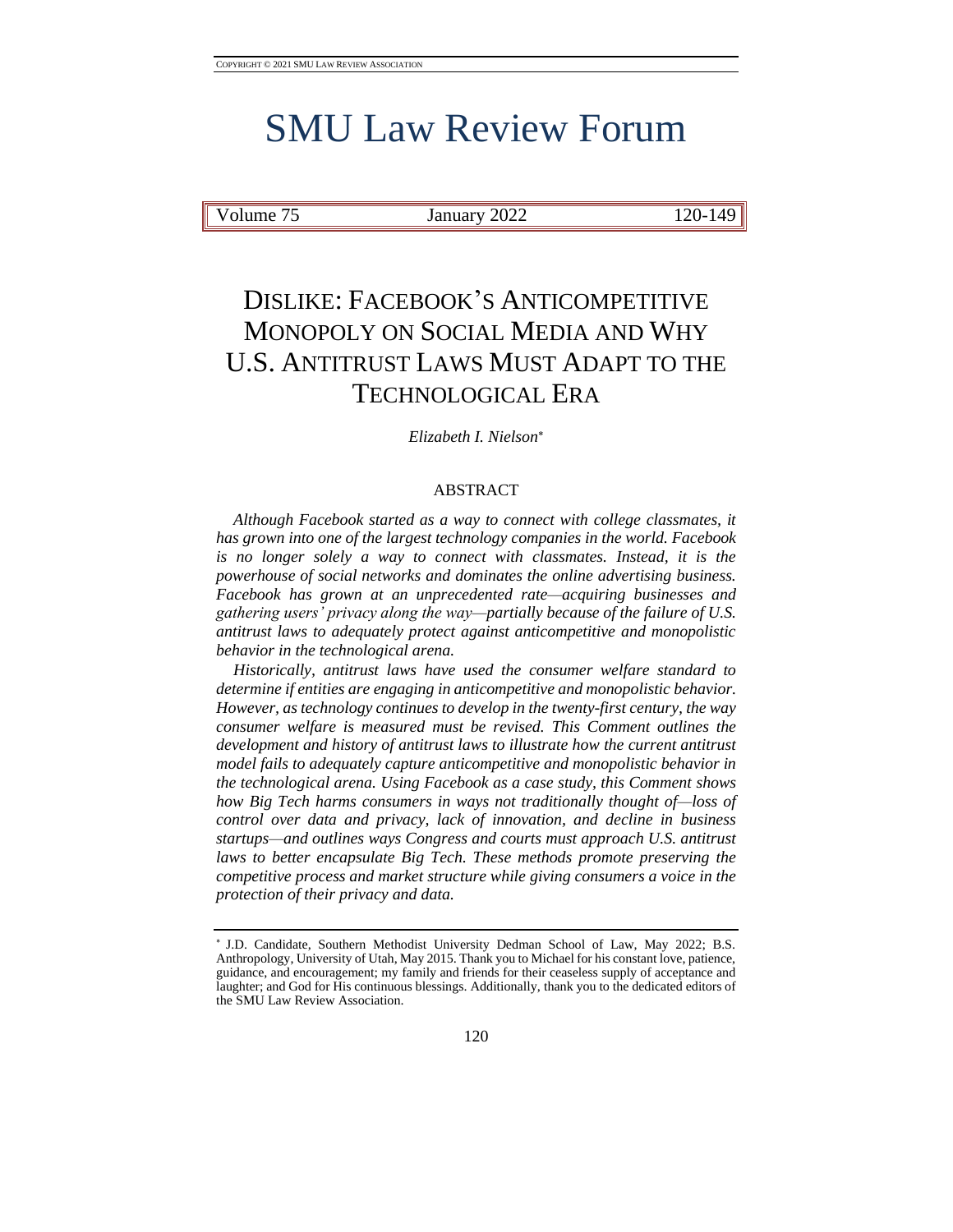### TABLE OF CONTENTS

| L.                                                   |                 |                                                     |  |
|------------------------------------------------------|-----------------|-----------------------------------------------------|--|
| $\Pi$ .                                              |                 |                                                     |  |
|                                                      | А.              |                                                     |  |
|                                                      | $\mathbf{B}$ .  |                                                     |  |
|                                                      | $C_{\cdot}$     | STANDARD OIL CO. OF NEW JERSEY V. UNITED STATES 124 |  |
|                                                      | D.              | THE CLAYTON ACT AND THE FEDERAL TRADE               |  |
|                                                      |                 |                                                     |  |
|                                                      | E.              |                                                     |  |
|                                                      | $F_{\rm c}$     | CHANGES IN DOCTRINE BETWEEN 1960 AND 1980 126       |  |
|                                                      |                 |                                                     |  |
|                                                      |                 |                                                     |  |
|                                                      |                 |                                                     |  |
|                                                      |                 |                                                     |  |
|                                                      | G.              |                                                     |  |
|                                                      |                 |                                                     |  |
|                                                      | $A_{\cdot}$     |                                                     |  |
|                                                      | B.              |                                                     |  |
|                                                      | $\mathcal{C}$ . |                                                     |  |
|                                                      | D.              |                                                     |  |
|                                                      |                 |                                                     |  |
|                                                      |                 |                                                     |  |
|                                                      | $\bf{B}$ .      |                                                     |  |
|                                                      |                 |                                                     |  |
|                                                      |                 |                                                     |  |
|                                                      |                 |                                                     |  |
| THE CONSUMER WELFARE STANDARD AND ITS<br>$V_{\perp}$ |                 |                                                     |  |
|                                                      |                 |                                                     |  |
|                                                      |                 | VI. CONSEQUENCES OF BIG TECH ON CONSUMERS  141      |  |
|                                                      |                 | A. THE DECLINE IN BUSINESS FORMATION AND EARLY      |  |
|                                                      |                 |                                                     |  |
|                                                      | B.              | THE NOT-SO-FREE COST OF PAYING WITH DATA AND        |  |
|                                                      |                 |                                                     |  |
|                                                      |                 |                                                     |  |
|                                                      |                 | A. CURRENT CHANGES IN U.S. ANTITRUST LAWS DIRECTED  |  |
|                                                      |                 |                                                     |  |
|                                                      | $\mathbf{B}$ .  | SUGGESTED CHANGES TO U.S. ANTITRUST LAWS TO PROTECT |  |
|                                                      |                 |                                                     |  |
|                                                      |                 |                                                     |  |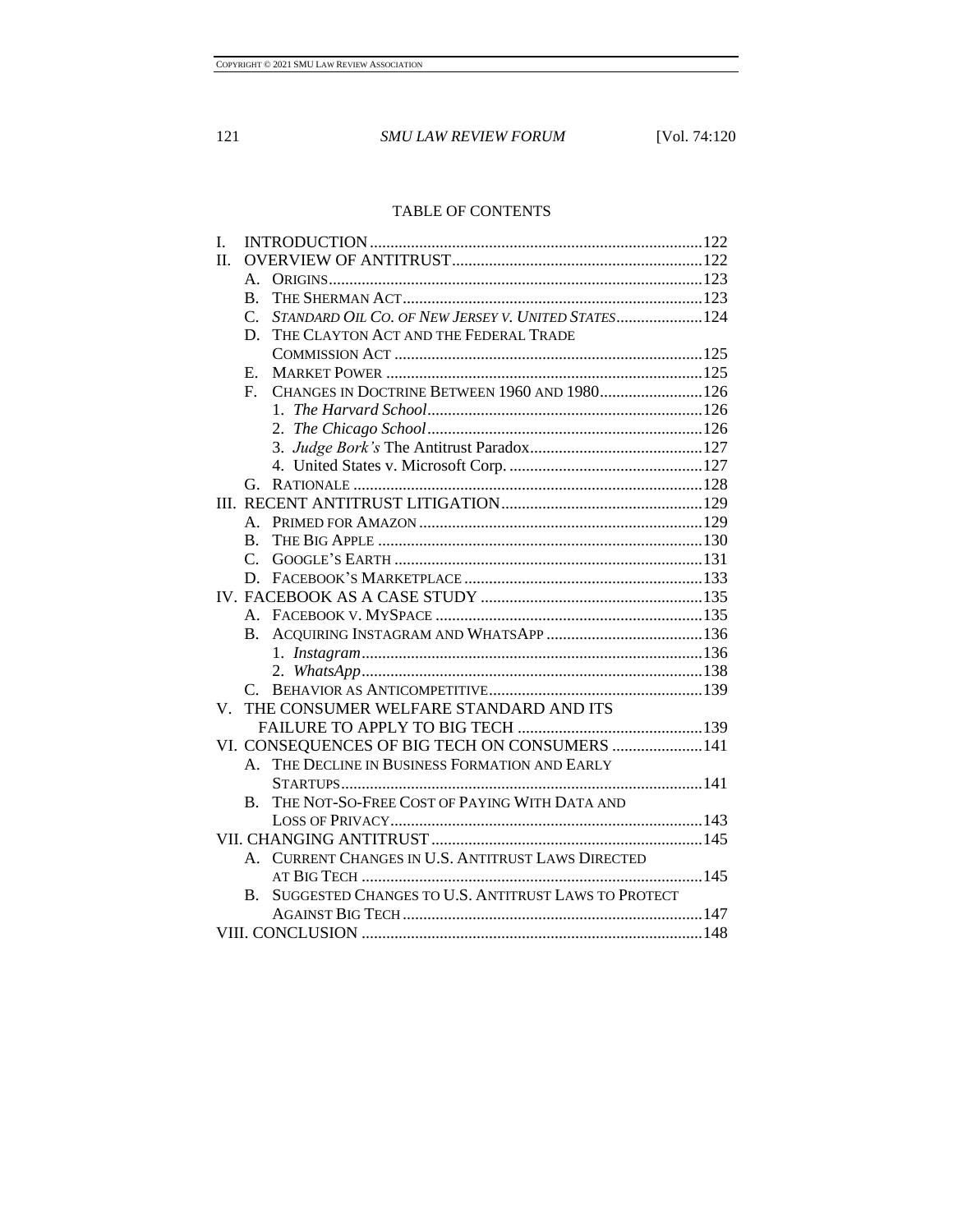### <span id="page-3-4"></span><span id="page-3-2"></span>I. INTRODUCTION

<span id="page-3-6"></span><span id="page-3-0"></span>The United States has a "monopoly problem,"<sup>1</sup> and the world's eyes are currently focused on the four Big Tech companies: Amazon, Apple, Google, and Facebook.<sup>2</sup> According to an estimate from NYU economist Thomas Philippon, "monopolies and oligopolies cost the average American household some \$5,000 a year."<sup>3</sup> Breaking up Big Tech companies like Facebook appears to have strong majority support among Americans.<sup>4</sup> According to a survey conducted by Vox and Data for Progress between January 15–19, 2021, 59% of the 1,164 people surveyed supported breaking up Big Tech monopolies, with 24% who strongly support doing so.<sup>5</sup> Possible regulations of Big Tech monopolies mentioned to the survey respondents included "undoing Facebook's acquisition of Instagram" and "barring Amazon from being both an online marketplace and a seller in that marketplace."<sup>6</sup> Recognition of the United States' antitrust problem is the first step to addressing and resolving it.<sup>7</sup> Focusing on Facebook as a case study, this Comment will argue that U.S. antitrust laws are inadequate to regulate Big Tech and must be reworked to protect consumers.

<span id="page-3-3"></span>Part II of this Comment discusses the laws and terminology of U.S. antitrust, gives a brief history of changes in U.S. antitrust laws leading to the twenty-first century's focus on technology, and explains the rationale behind U.S. antitrust laws. Part III reviews the recent antitrust lawsuits involving the four Big Tech companies. Part IV discusses Facebook as a case study of U.S. antitrust laws failing to apply to Big Tech. Part V analyzes how the traditional standard for evaluating U.S. antitrust violations does not work for measuring antitrust in the digital age. Part VI illustrates how current U.S. antitrust laws harm consumers. Finally, Part VII outlines ways that U.S. antitrust laws can be changed to better protect consumers in the digital age and the future.

### <span id="page-3-5"></span>II. OVERVIEW OF ANTITRUST

<span id="page-3-1"></span>Antitrust laws seek to control the exercise of private economic power by monitoring monopolies and mergers and encouraging competition.<sup>8</sup> U.S.

<sup>1.</sup> Lina Khan, *The New Brandeis Movement: America's Antimonopoly Debate*, 9 J. EUR. COMPETITION L. & PRAC. 131, 131 (2018).

<sup>2.</sup> On October 28, 2021, Facebook's CEO, Mark Zuckerberg, announced a rebranding of "The Facebook Company" to "Meta." Press Release, Facebook (Oct. 28, 2021), https://about.fb.com/news/2021/10/facebook-company-is-now-meta/ [https://perma.cc/L69A-3BGN]. This Comment refers to the company as Facebook.

<sup>3.</sup> Emily Stewart, *America's Monopoly Problem Stretches Far Beyond Big Tech*, VOX (July 15, 2021, 12:40 PM), https://www.vox.com/the-goods/2021/7/15/22578388/biden-hearing-aidsexecutive-order-lina-khan [https://perma.cc/FKP6-KN2W].

<sup>4.</sup> Rani Molla, *Poll: Most Americans Want to Break Up Big Tech*, VOX (Jan. 26, 2021, 2:20 https://www.vox.com/2021/1/26/22241053/antitrust-google-facebook-break-up-big-techmonopoly [https://perma.cc/T3HD-3PQV].

<sup>5.</sup> *Id.; see also* Report with Underlying Data of Vox and Data for Progress Poll, DATA FOR PROGRESS, https://www.filesforprogress.org/datasets/2021/1/dfp\_vox\_tech\_polling.pdf [https://perma.cc/2BVT-EPPN].

<sup>6.</sup> Molla, *supra* note [4;](#page-3-2) *see also* DATA FOR PROGRESS, *supra* not[e 5.](#page-3-3)

<sup>7.</sup> Khan, *supra* not[e 1,](#page-3-4) at 131.

<sup>8.</sup> *The Antitrust Laws*, FTC, https://www.ftc.gov/tips-advice/competition-guidance/guide-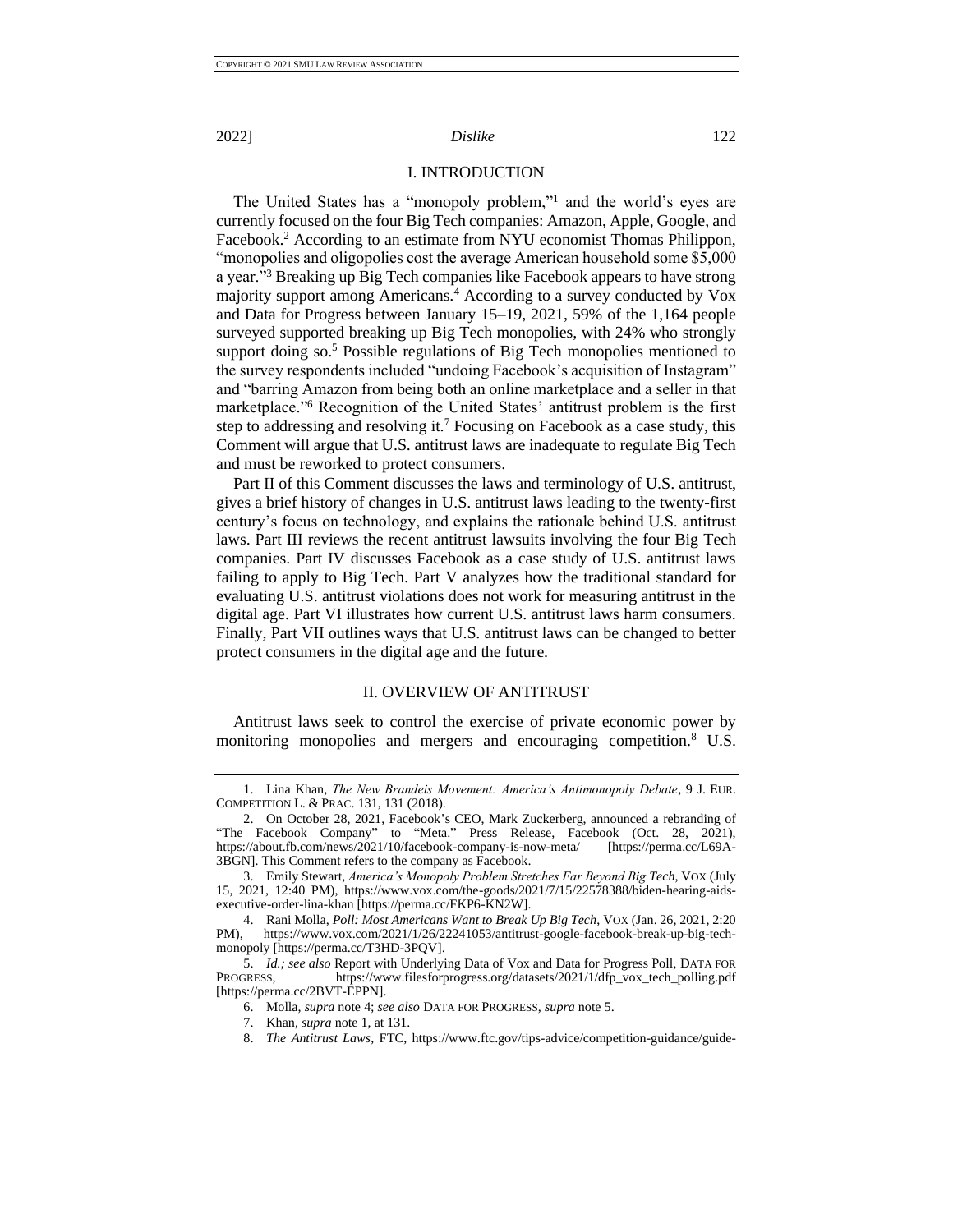antitrust laws historically focus on whether consumers pay more money because a company has cornered the market. U.S. antitrust laws are focused on money, and everything hinges on the financial responses of competitors and the monopoly itself to determine if there is, in fact, a monopoly that is restraining trade. This Comment argues that the way we look at monopolies in the digital realm must change so that we can adequately regulate modern-day technology monopolies engaging in anticompetitive conduct.

#### A. ORIGINS

<span id="page-4-2"></span><span id="page-4-0"></span>Monopolies were illegal at common law because they imposed restrictions on "individual freedom of contract" and caused injury to the public.<sup>9</sup> Antitrust laws enacted by Congress in 1890 and 1914—the Sherman Act,<sup>10</sup> the Clayton Act,<sup>11</sup> and the Federal Trade Commission (FTC) Act<sup>12</sup>—reflected the "recognition that unchecked monopoly power poses a threat to our economy and our democracy."<sup>13</sup> In the 1930s, 1950s, and 1970s, Congress "reasserted this vision through subsequent antitrust laws, including the Robinson-Patman Act of 1936, the Celler-Kefauver Act of 1950, and the Hart-Scott-Rodino Act of 1976."<sup>14</sup>

#### <span id="page-4-3"></span>B. THE SHERMAN ACT

<span id="page-4-1"></span>In 1890, Congress passed the country's first antitrust statute, the Sherman Act.<sup>15</sup> The Sherman Act's primary purpose is to "enable government agencies" and private parties to enforce prohibitions against trade restraints and monopolization."<sup>16</sup> The Sherman Act prohibits monopolies in order to promote competition and to protect companies and consumers alike from unfair business practices. Section 2 of the Sherman Act makes it illegal to "monopolize, or attempt to monopolize, or combine or conspire with any other person or persons, to monopolize any part of the trade or commerce among the several States."<sup>17</sup> Both §§ 1 and 2 of the Sherman Act focus on stopping market control.<sup>18</sup>

antitrust-laws/antitrust-laws [https://perma.cc/2VR5-7NF6].

<sup>9.</sup> Standard Oil Co. of N.J. v. United States, 221 U.S. 1, 55 (1911).

<sup>10.</sup> Sherman Act, Pub. L. No. 51-647, 26 Stat. 209, 209–210 (1890) (codified as amended at 15 U.S.C §§ 1–7).

<sup>11.</sup> Clayton Act, Pub. L. No. 63-212, 38 Stat. 730, 730–740 (1914) (codified as amended at 15 U.S.C. §§ 12–27).

<sup>12.</sup> Federal Trade Commission Act, Pub. L. No. 63-203, 38 Stat. 717, 717–724 (1914) (codified as amended at 15 U.S.C. §§ 41–58).

<sup>13.</sup> Staff of Subcomm. on Antitrust, Com. and Admin. Law of the H. Comm. on the Judiciary, 116th Cong., Investigation of Competition in Digital Markets 391 (2020) [hereinafter Subcommittee Report]; *see also* Ganesh Sitaraman, Unchecked Power, New Republic (Nov. 29, 2018), https://newrepublic.com/article/152294/unchecked-power [https://perma.cc/PTD2-34FZ].

<sup>14.</sup> Subcommittee Report, *supra* note [13,](#page-4-2) at 391. *See generally* Thomas J. Horton, *Rediscovering Antitrust's Lost Values*, 16 U. N.H. L. Rev. 179 (2018) (noting the background of various amendments to the Sherman Act).

<sup>15.</sup> 15 U.S.C §§ 1–7.

<sup>16.</sup> ERNEST GELLHORN, WILLIAM E. KOVACIC & STEPHEN CALKINS, ANTITRUST LAW AND ECONOMICS IN A NUTSHELL 27 (5th ed. 2004).

<sup>17.</sup> 15 U.S.C. § 2.

<sup>18.</sup> GELLHORN ET AL., *supra* note [16,](#page-4-3) at 26.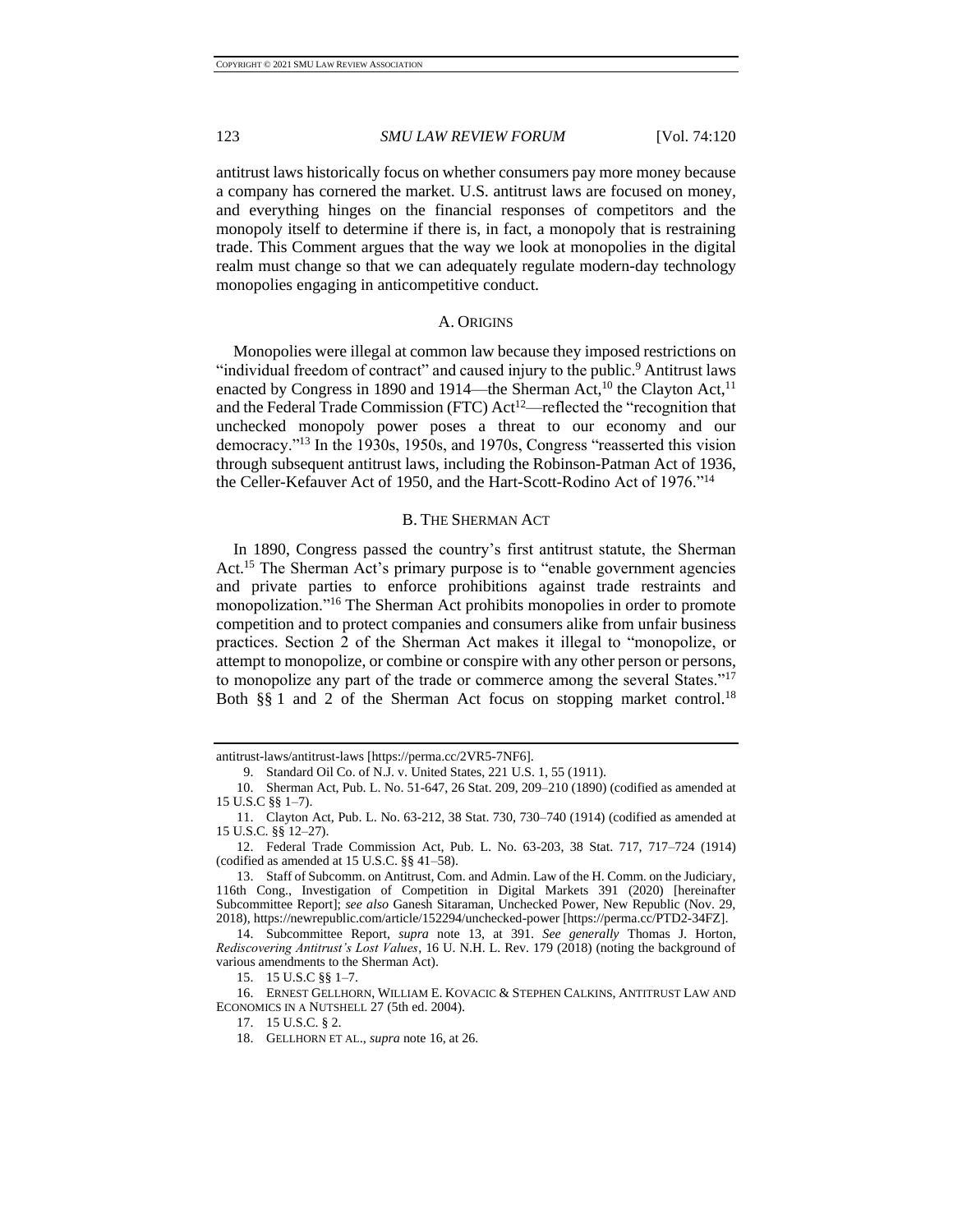However, the Sherman Act only prohibits restraints of trade that are "unreasonable."<sup>19</sup>

Furthermore, the Sherman Act does not prohibit the possession of monopoly power alone.<sup>20</sup> Monopolies can form because of natural and encouraged competition—in some circumstances, size is a result of a vigorous market.<sup>21</sup> Section 2 of the Sherman Act prohibits attempts and conspiracies to monopolize.<sup>22</sup> Judicial case law interpreting  $\S 2$  of the Sherman Act has focused on the "creation" or "maintenance" of a monopoly.<sup>23</sup> Courts focus on the monopoly's purpose, intent, and "drive to seize or exert monopoly power," rather than merely on whether a monopoly exists.<sup>24</sup> "An *unlawful* monopoly exists when one firm controls the market ... by suppressing" and stifling competition through anticompetitive conduct.<sup>25</sup>

### C. *STANDARD OIL CO. OF NEW JERSEY V. UNITED STATES*

<span id="page-5-0"></span>One of the first major cases under the Sherman Act was *Standard Oil Co. of New Jersey v. United States*. <sup>26</sup> In that case, Standard Oil controlled almost 90% of the nation's refining capacity.<sup>27</sup> Standard Oil forced railroads to give it preferential rates, engaged in price discrimination, and spied on businesses to drive local competition from the market.<sup>28</sup> The Supreme Court of the United States, finding for the government, provided that a "restraint of trade" referred to a contract that made a "monopoly [or] the acts which produce the same result as a monopoly."<sup>29</sup> Those consequences included higher prices, reduced output, and reduced quality.<sup>30</sup>

This approach to § 2 of the Sherman Act established a minimum threshold for § 2 violations.<sup>31</sup> This threshold was "a showing of monopoly power and of conduct involving a restraint of trade . . . [that] demonstrated illegal purpose and intent."<sup>32</sup> The Court in *Standard Oil* did not prohibit monopoly power on its own; instead, the Court attempted to correct acts that created or sustained monopoly power.<sup>33</sup>

<sup>19.</sup> *The Antitrust Laws, supra* not[e 8.](#page-3-5)

<sup>20.</sup> GELLHORN ET AL., *supra* note [16,](#page-4-3) at 140.

<sup>21.</sup> *Id.*

<sup>22.</sup> 15 U.S.C. § 2.

<sup>23.</sup> GELLHORN ET AL., *supra* note [16,](#page-4-3) at 26.

<sup>24.</sup> *Id.* at 140.

<sup>25.</sup> *Antitrust Laws and You*, U.S. DEP'T OF JUST. (emphasis added), https://www.justice.gov/atr/antitrust-laws-and-you [https://perma.cc/SFY8-TA74] (Jan. 5, 2017).

<sup>26.</sup> 221 U.S. 1 (1911).

<sup>27.</sup> *Id.* at 33.

<sup>28.</sup> *Id.*

<sup>29.</sup> *Id.* at 61.

<sup>30.</sup> *Id.* at 52.

<sup>31.</sup> GELLHORN ET AL., *supra* note [16,](#page-4-3) at 142.

<sup>32.</sup> *Id.*

<sup>33.</sup> *Id.* at 142–43 (emphasis added).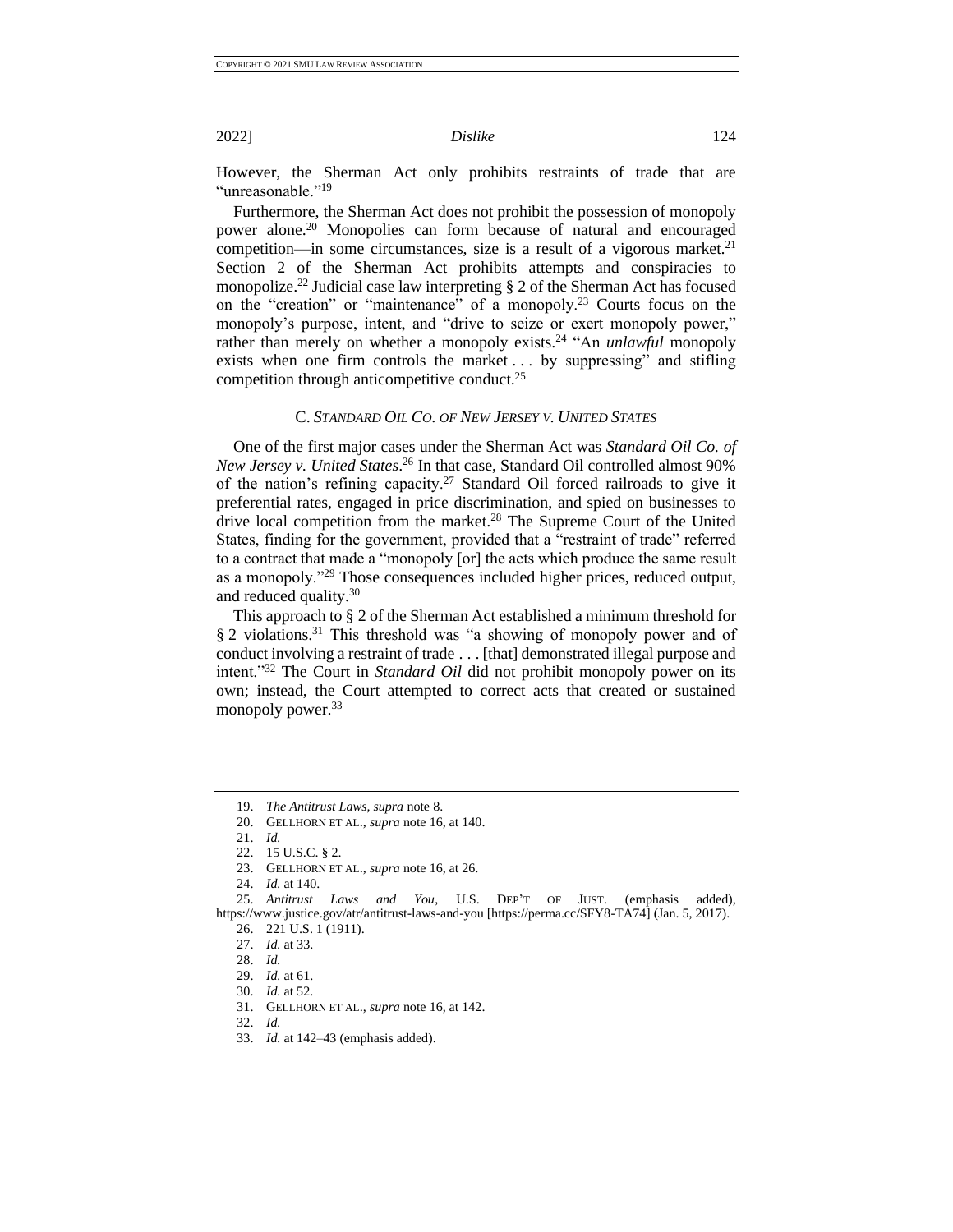#### D. THE CLAYTON ACT AND THE FEDERAL TRADE COMMISSION ACT

<span id="page-6-0"></span>After *Standard Oil*, Congress passed the Clayton<sup>34</sup> and FTC Acts,<sup>35</sup> which banned price discrimination and anticompetitive mergers. The Clayton Act allows lawsuits against companies by any person who has been "injured in his business or property by reason of anything forbidden in the antitrust laws," such as, for example, conduct that violates the Clayton Act.<sup>36</sup> Section 7 of the Clayton Act of 1914 prohibits any transaction where "the effect of such acquisition may be substantially to lessen competition, or to tend to create a monopoly."37 In 1914, Congress passed the FTC Act to create an administrative agency responsible for antitrust enforcement.<sup>38</sup> Congress had two primary goals in creating the FTC. Congress sought "to ensure greater fidelity to congressional competition policy preferences" and "improve the development and implementation of antitrust policy."<sup>39</sup>

The FTC Act is much more limited than prior antitrust laws. For example, "[t]he FTC Act provides no criminal penalties and limits the FTC to obtaining equitable relief." Further, unlike the Clayton Act, "[n]either the Justice Department nor private parties can enforce the FTC Act."<sup>40</sup> The FTC Act empowers the FTC to:

(a) prevent unfair methods of competition and unfair or deceptive acts or practices in or affecting commerce; (b) seek monetary redress and other relief for conduct injurious to consumers; (c) prescribe rules defining with specificity acts or practices that are unfair or deceptive, and establishing requirements designed to prevent such acts or practices; (d) gather and compile information and conduct investigations relating to the organization, business, practices, and management of entities engaged in commerce; and (e) make reports and legislative recommendations to Congress and the public.<sup>41</sup>

#### E. MARKET POWER

<span id="page-6-1"></span>Market power must be determined to assess the competitive significance of companies in the relevant market. Without market power, a company cannot force choices and prices on consumers or competitors.<sup>42</sup> A company with market power can charge more than its rivals or it can sell for less than the "market price" in order to undercut its rivals.<sup>43</sup> Defining the relevant market and

<sup>34.</sup> 15 U.S.C. §§ 12–27.

<sup>35.</sup> *Id.* §§ 41–58.

<sup>36.</sup> *Id.* § 15(a); *The Antitrust Laws, supra* not[e 8.](#page-3-5)

<sup>37.</sup> 15 U.S.C. § 18.

<sup>38.</sup> GELLHORN ET AL., *supra* note [16,](#page-4-3) at 35.

<sup>39.</sup> *Id.* at 37.

<sup>40.</sup> *Id.*

<sup>41.</sup> Summary of the Federal Trade Commission Act, FTC, https://www.ftc.gov/enforcement/statutes/federal-trade-commission-act [https://perma.cc/GD7T-LF4D].

<sup>42.</sup> GELLHORN ET AL., *supra* note [16,](#page-4-3) at 112.

<sup>43.</sup> *Id.*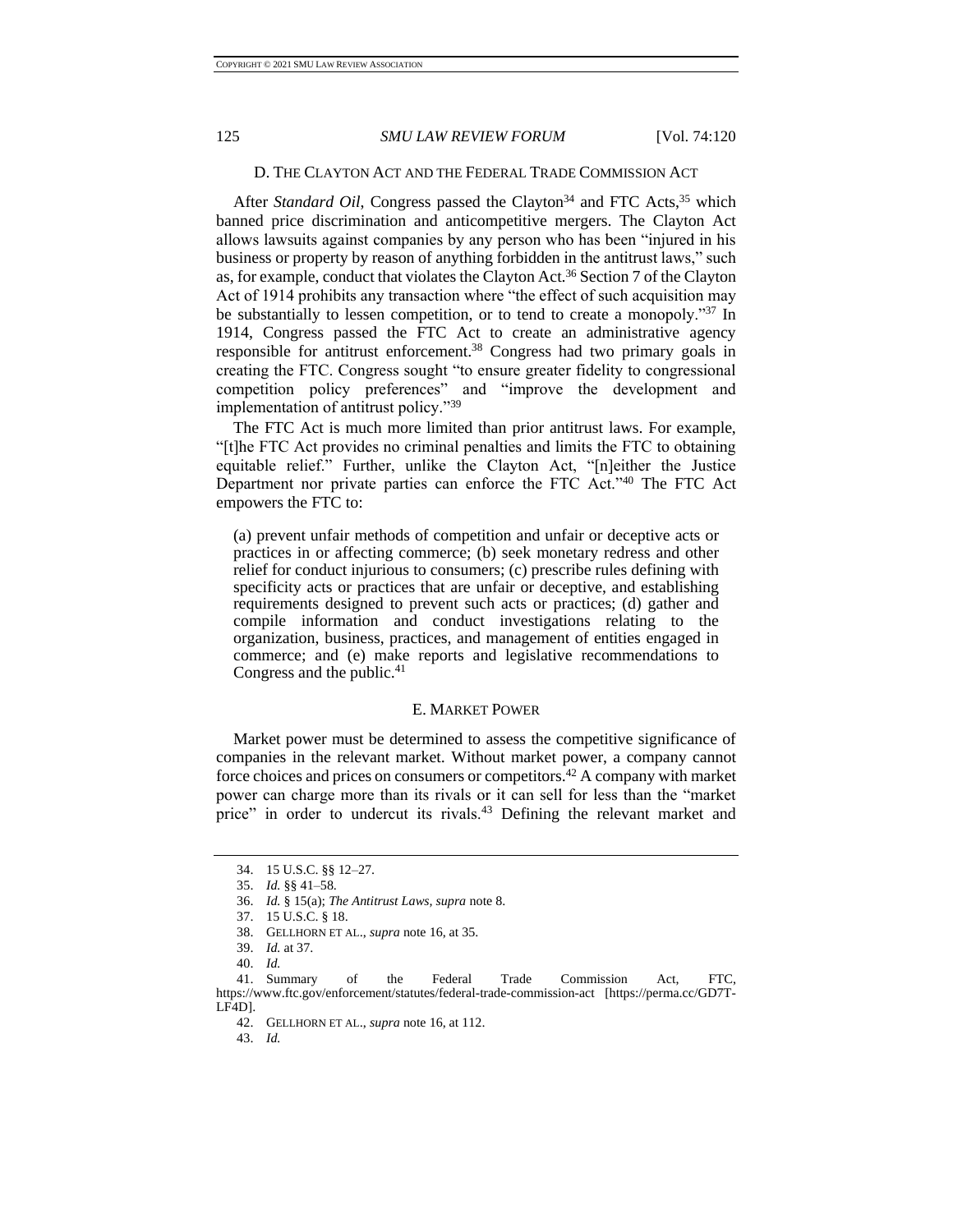<span id="page-7-0"></span>determining a company's power within that market are essential in Sherman Act cases and challenges to mergers, usually under  $\S 7$  of the Clayton Act.<sup>44</sup>

#### <span id="page-7-3"></span>F. CHANGES IN DOCTRINE BETWEEN 1960 AND 1980

#### <span id="page-7-1"></span>*1. The Harvard School*

By the 1960s and 1970s, the courts and government agencies responsible for antitrust enforcement had adopted an economic theory developed by "a group of Harvard scholars who assumed that firms with market power would act in an anticompetitive manner."<sup>45</sup> These scholars argued that market concentration makes it more likely that companies will engage in anticompetitive conduct.<sup>46</sup> As such, these scholars disapproved of market concentration regardless of whether the conduct had a potential to benefit consumers by lowering prices and increasing output.<sup>47</sup> The key factor under this approach was the market share held by a firm. Under the Harvard School approach, courts and government agencies should act to prevent companies with market power from engaging in conduct that was otherwise permissible for companies without market power.<sup>48</sup>

#### <span id="page-7-2"></span>*2. The Chicago School*

While the Harvard School approach made antitrust trial outcomes predictable, the Chicago School approach "revolutionized the antitrust field in the 1970s and 1980s."<sup>49</sup> The central focus of the Chicago School approach to antitrust is the concept of consumer welfare and was heavily influenced by a 1978 book by the late Judge Robert Bork.<sup>50</sup> Judge Bork argued that consumer welfare means "lower costs, reduced prices, and increased output of products and services desired by consumers."<sup>51</sup> Judge Bork believed that "[t]he only legitimate goal of American antitrust is the maximization of consumer welfare."<sup>52</sup> "All other possible goals of antitrust laws" were not important.<sup>53</sup> In other words, Judge Bork believed that companies should be free to collude as long as their anticompetitive behavior does not lead to higher prices for consumers.

<span id="page-7-4"></span>The narrow focus on the welfare of the consumer alone has led courts and government agencies responsible for antitrust enforcement to worry mainly about "efficiency" in the markets, believing that greater efficiency will lower

<sup>44.</sup> *Id.* at 113.

<sup>45.</sup> Thomas A. Piraino, Jr., *Reconciling the Harvard and Chicago Schools: A New Antitrust Approach for the 21st Century*, 82 IND. L.J. 345, 346 (2007).

<sup>46.</sup> *Id.* at 349.

<sup>47.</sup> *Id.*

<sup>48.</sup> *Id.* at 350.

<sup>49.</sup> Ianni Drivas, *Reassessing the Chicago School of Antitrust Law*, UNIV. OF CHI. L. SCH. (June 4, 2019), <https://www.law.uchicago.edu/news/reassessing-chicago-school-antitrust-law> [https://perma.cc/7NDR-P9Q5].

<sup>50.</sup> *Id.*

<sup>51.</sup> Piraino, *supra* note [45,](#page-7-3) at 350 (citing Robert H. Bork, *Legislative Intent and the Policy of the Sherman Act*, 9 J.L. & ECON. 7, 7 (1966)).

<sup>52.</sup> Bork*, supra* not[e 51,](#page-7-4) at 7.

<sup>53.</sup> *Id.* at 7 n.1.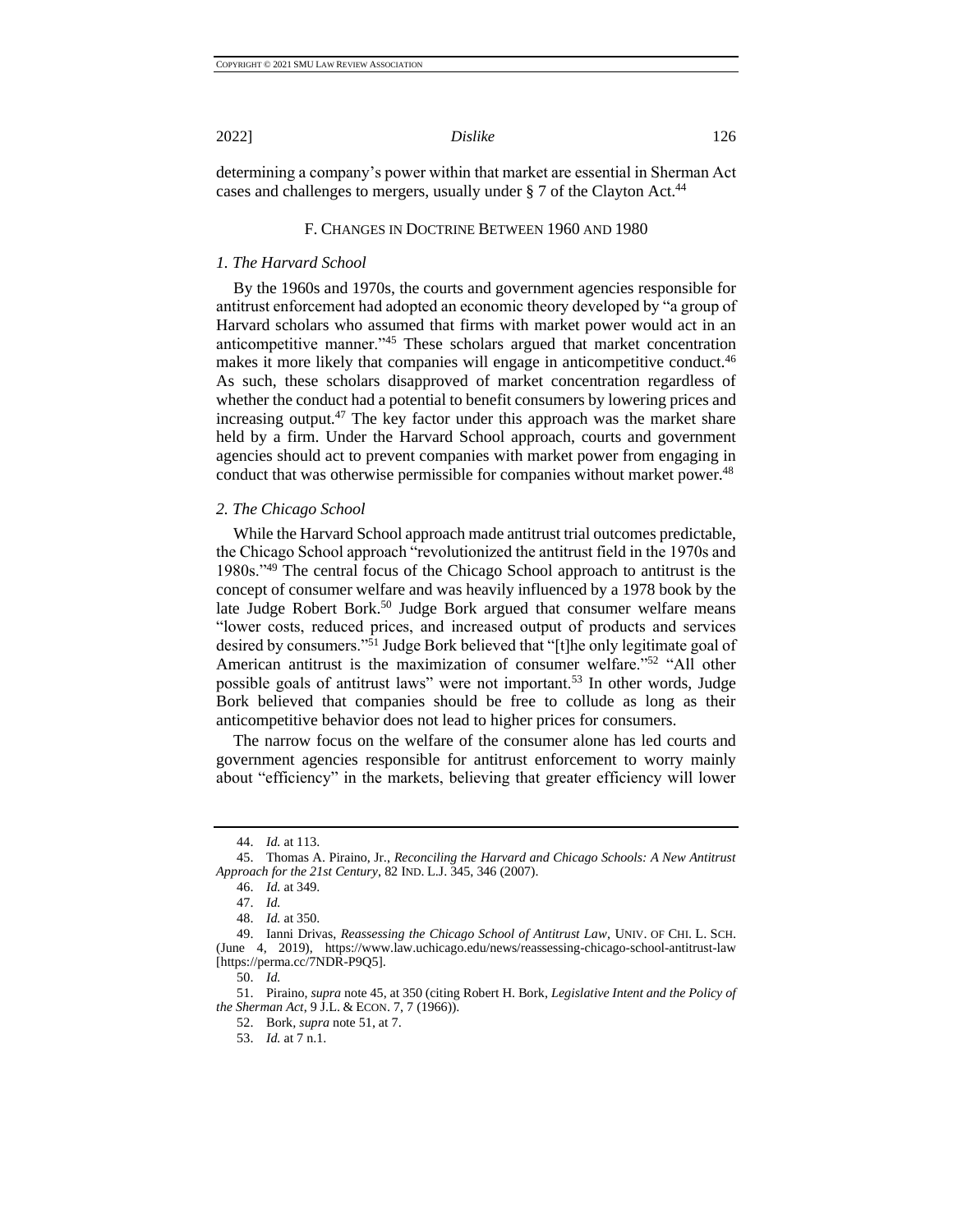<span id="page-8-2"></span>

prices for consumers.<sup>54</sup> This focus has blinded enforcers to other harms caused by market concentration and "undue market power, including on workers, suppliers, innovators, and independent entrepreneurs," such as a lack of control over personal data, a loss of privacy, and a dearth of innovation and business startups.<sup>55</sup>

Several proponents of the Chicago School approach—such as Judges Bork, Posner, and Easterbrook—brought the theory with them when they moved to the federal bench.<sup>56</sup> As such, the Chicago School approach to antitrust became the dominant legal theory and appears to be the prevailing theory in antitrust laws today.<sup>57</sup>

### <span id="page-8-0"></span>*3. Judge Bork's* The Antitrust Paradox

In 1978, Judge Bork published *The Antitrust Paradox*, arguing that the tough antitrust policy of the time stood in the way of economic efficiency.<sup>58</sup> He insisted that the Sherman Act should focus on consumer welfare through price.<sup>59</sup> Judge Bork defined consumer welfare as total welfare, and the Supreme Court soon adopted Judge Bork's approach in *Reiter v. Sonotone Corp.*<sup>60</sup>

#### <span id="page-8-1"></span>*4.* United States v. Microsoft Corp.

One of the biggest, if not the biggest, technology antitrust court cases to date is *United States v. Microsoft Corp*. <sup>61</sup> In the 1980s, Microsoft was one of the most successful software companies in the world.<sup>62</sup> However, on May 18, 1998, the Department of Justice (DOJ) and the attorneys general of multiple states filed antitrust charges against Microsoft.<sup>63</sup> One key issue in the case was whether Microsoft's bundling of software with its operating system was monopolistic.<sup>64</sup> The Government accused Microsoft of making it difficult to install software that would compete with Microsoft's Internet Explorer—namely Netscape Navigator.<sup>65</sup> After a failed attempt at mediated settlement, U.S. District Court Judge Jackson ordered Microsoft to break into two companies—an operating systems company and an applications company.<sup>66</sup>

<sup>54.</sup> Khan, *supra* not[e 1,](#page-3-4) at 132.

<sup>55.</sup> *Id.*

<sup>56.</sup> Piraino, *supra* not[e 45,](#page-7-3) at 351.

<sup>57.</sup> *See* Khan, *supra* note [1,](#page-3-4) at 132.

<sup>58.</sup> ROBERT H. BORK, THE ANTITRUST PARADOX: A POLICY AT WAR WITH ITSELF 405 (1978).

<sup>59.</sup> *Id.*

<sup>60.</sup> *See* 442 U.S. 330, 343 (1979) (agreeing with Judge Bork's discussion of purposes of the Sherman Act). For a brief discussion of Judge Bork's notion of total welfare, see Lina M. Khan, Note, *Amazon's Antitrust Paradox,* 126 YALE L.J. 710, 720 n.38 (2017).

<sup>61.</sup> 253 F.3d 34 (D.C. Cir. 2001) (per curiam).

<sup>62.</sup> *See* Eric Reed, *History of Microsoft: Timeline and Facts,* THESTREET (Sept. 2, 2019, 1:21 AM), https://www.thestreet.com/technology/history-of-microsoft-15073246 [https://perma.cc/XD85-5F9U].

<sup>63.</sup> *Microsoft*, 253 F.3d at 47.

<sup>64.</sup> *Id.*

<sup>65.</sup> *Id.*

<sup>66.</sup> *Id.* at 48.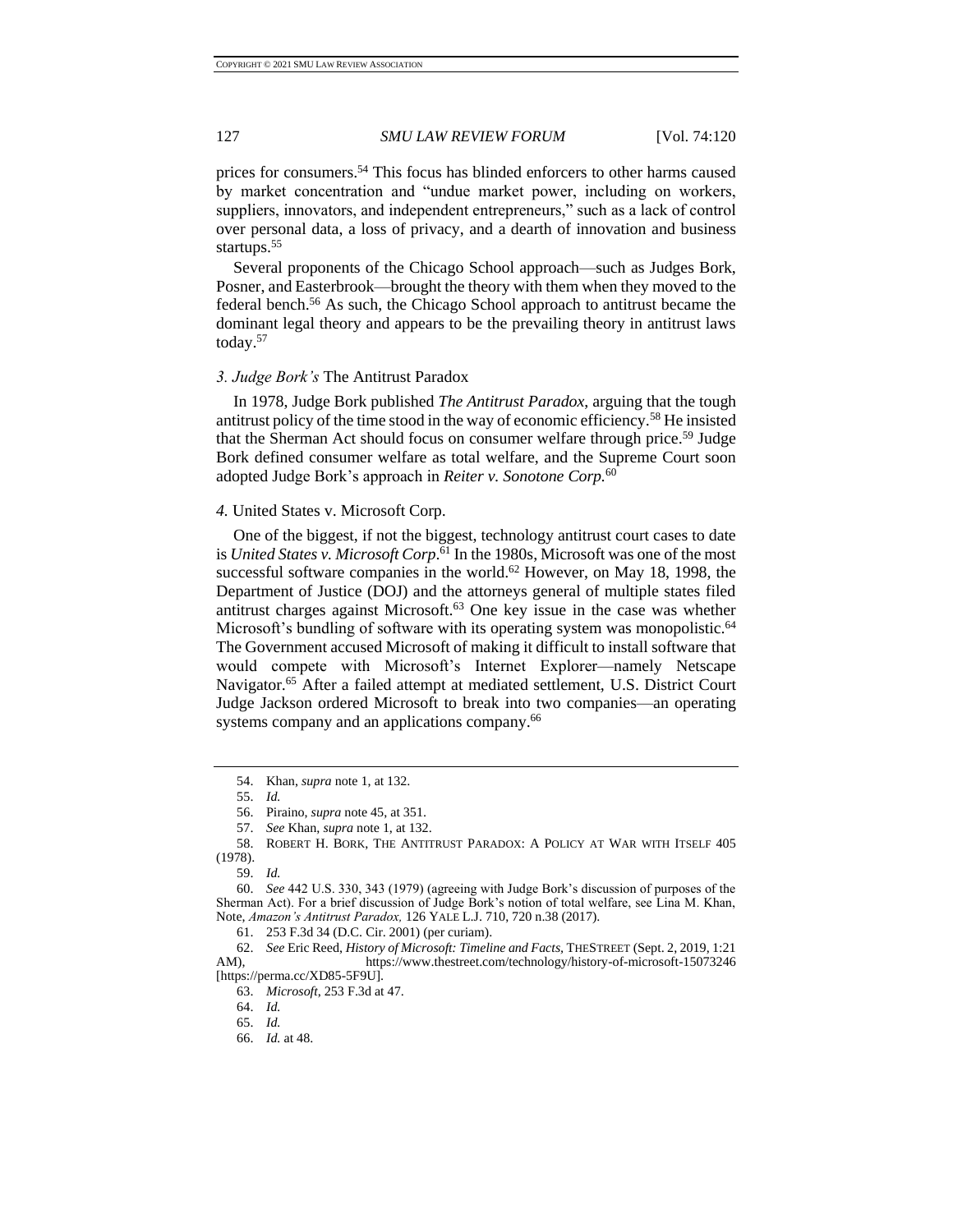Microsoft appealed.<sup>67</sup> The D.C. Circuit Court of Appeals upheld only one of the district court's three findings.<sup>68</sup> The court of appeals reversed the district court's finding that Microsoft was illegally bundling the Microsoft Windows operating system and the Internet Explorer software.<sup>69</sup> The court of appeals also reversed the district court's finding that Microsoft had engaged in an illegal attempt to monopolize a browser market because the government failed "(1) to define the relevant market and (2) to demonstrate that substantial barriers to entry protect that market."<sup>70</sup>

The court of appeals affirmed in part the district court's holding "that Microsoft [had] violated § 2 of the Sherman Act by employing anticompetitive means to maintain a monopoly in the operating system market."<sup>71</sup> The court of appeals distilled the core of antitrust laws at the time, stating that "[t]he challenge for an antitrust court lies in stating a general rule for distinguishing between exclusionary acts, which reduce social welfare, and competitive acts, which increase it."72

Microsoft and the DOJ eventually settled after the DOJ dropped the demand that Microsoft split into two companies, and Microsoft agreed to share its interface with other companies (like Netscape).<sup>73</sup> However, *Microsoft* set the stage for antitrust litigation and technology early in the twenty-first century, and it continues to be one of the most influential cases in antitrust litigation.

#### G. RATIONALE

<span id="page-9-0"></span>Congress intentionally drafted the antitrust statutes broadly.<sup>74</sup> Crucial terms in the Sherman, Clayton, and FTC Acts are not defined within the Acts.<sup>75</sup> Rather, current U.S. antitrust laws "proscribe unlawful mergers and business practices in general terms, leaving courts to decide which ones are illegal based on the facts of each case."<sup>76</sup> The statutes invite periodic refinement as we gain greater understandings of their applicability in time.<sup>77</sup> This structure gives the antitrust laws the flexibility to adjust and adapt to an evolving world.<sup>78</sup> Whether or not Congress uses this flexibility to regulate technology companies engaging in anticompetitive behavior is up for debate; yet, as this Comment will show, Congress's failure to update U.S. antitrust laws to respond to the novel ways in which technology companies have engaged in anticompetitive behavior has

75. *Id.*

- 77. GELLHORN ET AL., *supra* note 16, at 39.
- 78. *Id.*

<sup>67</sup>. *Id.* at 45.

<sup>68.</sup> *Id.* at 46.

<sup>69.</sup> *Id.*

<sup>70.</sup> *Id.* at 81.

<sup>71.</sup> *Id.* at 46.

<sup>72.</sup> *Id.* at 58.

<sup>73.</sup> Andrew Beattie, *Why Did Microsoft Face Antitrust Charges in 1998?*, INVESTOPEDIA, https://www.investopedia.com/ask/answers/08/microsoft-antitrust.asp [https://perma.cc/VDE5- Q7F6] (Oct. 25, 2021).

<sup>74.</sup> GELLHORN ET AL., *supra* note 16, at 39.

<sup>76.</sup> *The Antitrust Laws, supra* note 8.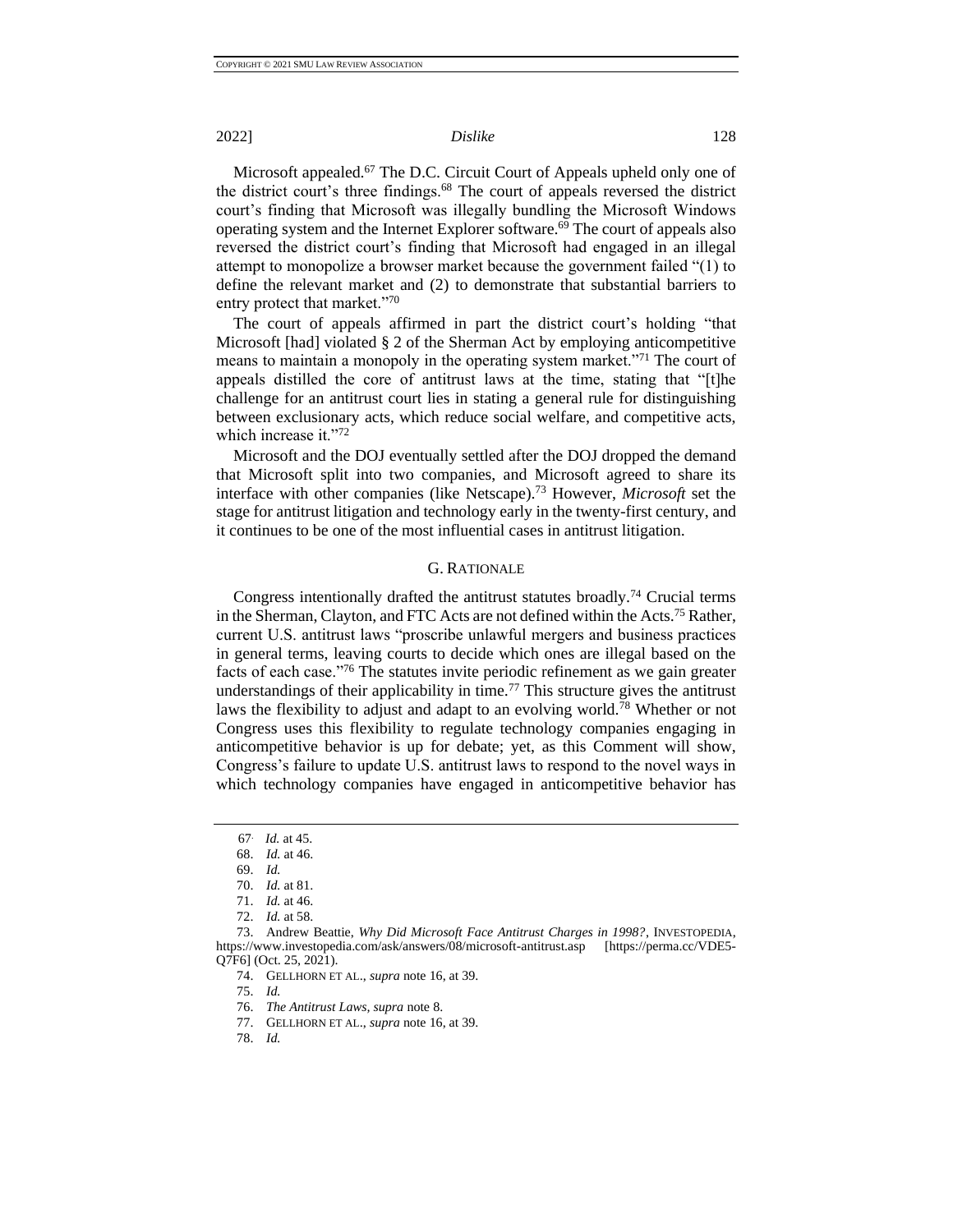<span id="page-10-0"></span>created a slew of problems.

#### III. RECENT ANTITRUST LITIGATION

The Big Tech companies—Amazon, Apple, Google, and Facebook—each play an important role in our economy and society as the underlying infrastructure for exchanging communications, information, goods, and services. The massive prominence of just these four companies is reflected in their market capitalization. As of October 25, 2021, the combined valuation of these companies is approximately \$7.17 trillion—approximately 18.35% of the total market capitalization of the S&P 500 (approximately \$39.06 trillion).<sup>79</sup> Amazon, Apple, Google, and Facebook have purchased more than 500 companies since 1998.<sup>80</sup> As if to illustrate the lack of antitrust enforcement against these companies in the past, U.S. antitrust agencies did not block a single one of those acquisitions.<sup>81</sup> However, the tide may be turning. Over the last several years, Big Tech has been involved in a flurry of antitrust litigation that has not been seen since *Microsoft*. <sup>82</sup> What the United States needs now is a modern update of its antitrust laws to give the courts and government agencies the tools to protect consumers and businesses alike from anticompetitive practices.

#### A. PRIMED FOR AMAZON

<span id="page-10-1"></span>Amazon is estimated to be among the largest private employers in the United States, with over 500,000 employees—second only to Walmart.<sup>83</sup> Amazon "operates across a wide range of direct-to-consumer and business-to-business markets, including e-commerce, consumer electronics, television and film production, groceries, cloud services, book publishing, and logistics."<sup>84</sup>

With such large success have belatedly come questions regarding Amazon's methods to attain it. To wit, European Union (E.U.) regulators filed an antitrust lawsuit against Amazon on November 10, 2020, accusing Amazon of using "data from companies that sell products on its platform to gain an unfair advantage over them."<sup>85</sup> The E.U.'s investigation found that Amazon was, and

<sup>79.</sup> *See* Iman Ghosh, *Which Companies Belong to the Elite Trillion-Dollar Club?*, VISUAL CAPITALIST (Aug. 23, 2021), https://www.visualcapitalist.com/which-companies-belong-to-theelite-trillion-dollar-club/ [https://perma.cc/MS4G-KHGZ]; *S&P 500 Market Cap*, YCHARTS (Oct. 31, 2021), https://ycharts.com/indicators/sp\_500\_market\_cap [https://perma.cc/D9E5-4X2S].

<sup>80.</sup> SUBCOMMITTEE REPORT, *supra* note 13, at 392, 406–50.

<sup>81.</sup> *Id.* at 387 ("Although the dominant platforms collectively engaged in several hundred mergers and acquisitions between 2000-2019, antitrust enforcers did not block a single one of these transactions.").

<sup>82.</sup> *See infra* Sections III.A–D.

<sup>83.</sup> Charles Duhigg, *Is Amazon Unstoppable?*, NEW YORKER (Oct. 10, 2019), https://www.newyorker.com/magazine/2019/10/21/is-amazon-unstoppable

<sup>[</sup>https://perma.cc/JSC3-WASF]; Press Release, Amazon, Amazon.com Announces Second Quarter Results (July 30, 2020), https://s2.q4cdn.com/299287126/files/doc\_financials/2020/q2/Q2-2020- Amazon-Earnings-Release.pdf [https://perma.cc/Y74Y-J2VE].

<sup>84.</sup> SUBCOMMITTEE REPORT, *supra* not[e 13,](#page-4-2) at 247.

<sup>85.</sup> *EU Charges Amazon in Antitrust Lawsuit, Alleges Unfair Competition*, CBC News (Nov. 10, 2020, 12:14 PM), https://www.cbc.ca/news/business/amazon-eu-antitrust-1.5796672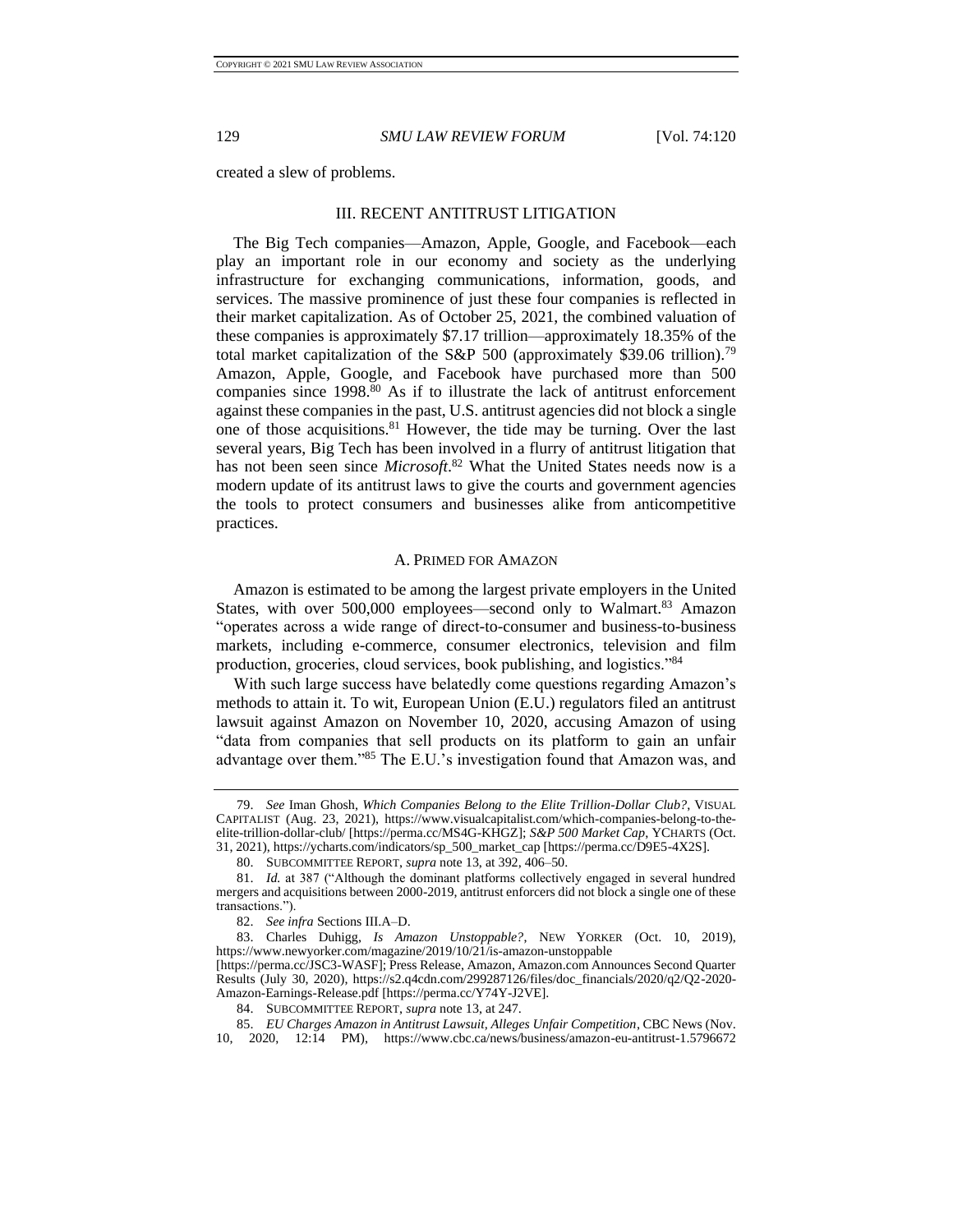presumably still is, accessing real-time data from competitors that sell products on its platform to determine which goods to sell, how to price these goods, and how to market them.<sup>86</sup> Since E.U. regulators have no deadlines for bringing the case to an end, the litigation could go on for some time before a final decision is made.<sup>87</sup>

Meanwhile, in the United States, a class action lawsuit was filed against Amazon for antitrust violations on January 14, 2021, in the U.S. District Court for the Southern District of New York.<sup>88</sup> The complaint alleges that Amazon and publishers entered into price-fixing agreements in 2015, allowing publishers to increase their e-book prices by 30%.<sup>89</sup> The complaint further alleges that Amazon controlled approximately 90% of the e-book market in 2018 and used that incredibly high level of control to increase prices for customers.<sup>90</sup> With its continued growth, these cases are likely to be only the beginning of antitrust cases brought against Amazon.

#### B. THE BIG APPLE

<span id="page-11-0"></span>Apple is the leading smartphone vendor in the United States, accounting for approximately 53% of the domestic market in Q2 2021, with more than 113 million iPhone users in the United States.<sup>91</sup> Apple's iOS operating system is one of the two dominant mobile operating systems in the United States, running on  $44.3\%$  of U.S. mobile devices.<sup>92</sup> Apple sold its two billionth iOS device in  $2018<sup>93</sup>$  and its two billionth iPhone in  $2021.<sup>94</sup>$ 

Like Amazon, the methods of Apple's success have recently, and finally, come under antitrust scrutiny. In response to the 30% cut of all sales of apps

86. *Id.*

88. Class Action Complaint at 1, Fremgen v. Amazon.com, Inc., No. 1:21-cv-351 (S.D.N.Y. Jan. 14, 2021).

89. *Id.* at 3, 5–6.

90. *Id.* at 10–11.

92. *See* Bridget Poetker, *The Mobile Operating Systems That Matter Right Now (+Effects on Development)*, G2 (May 21, 2021), https://learn.g2.com/mobile-operating-systems [https://perma.cc/2TLW-WYUF].

93. Malcolm Owen, *How Apple Has Hit 2 Billion iOS Devices Sold, and When It Will Hit 2 Billion iPhones*, APPLEINSIDER (Sept. 13, 2018), https://appleinsider.com/articles/18/09/13/howapple-has-hit-2-billion-ios-devices-sold-and-when-it-will-hit-2-billion-iphones

[https://perma.cc/2LLN-5JTB].

94. Ben Lovejoy, *Apple Sells Its 2-billionth iPhone, with Steve Jobs Legacy Still Evident*, 9TO5MAC (Sept. 22, 2021, 4:40 AM), https://9to5mac.com/2021/09/22/steve-jobs-legacy-iphone-13/ [https://perma.cc/D5MJ-V3XX].

<sup>[</sup>https://perma.cc/Z95U-L3YC].

<sup>87.</sup> *Id.* Amazon is engaged in preliminary discussions with the E.U. regulators and has offered concessions to address their concerns, but Settlement talks can take months to wrap up, with no guarantee that both sides will reach an agreement. Foo Yun Chee, *Amazon Seeking to Settle EU Antitrust Investigations, Sources Say*, REUTERS, https://www.reuters.com/business/retailconsumer/exclusive-amazon-seeking-settle-eu-antitrust-investigations-sources-say-2021-11-09/ [https://perma.cc/MAZ4-Q9WS].

<sup>91.</sup> *See* Team Counterpoint, *US Smartphone Market Share: By Quarter*, COUNTERPOINT, https://www.counterpointresearch.com/us-market-smartphone-share [https://perma.cc/L4SS-2VE7] (Aug. 16, 2021); S. O'Dea, *IPhone Users as Share of Smartphone Users in the United States* 2014-2021, STATISTA (Mar. 31, 2021), https://www.statista.com/statistics/236550/percentage-ofus-population-that-own-a-iphone-smartphone [https://perma.cc/VUW6-TGAH].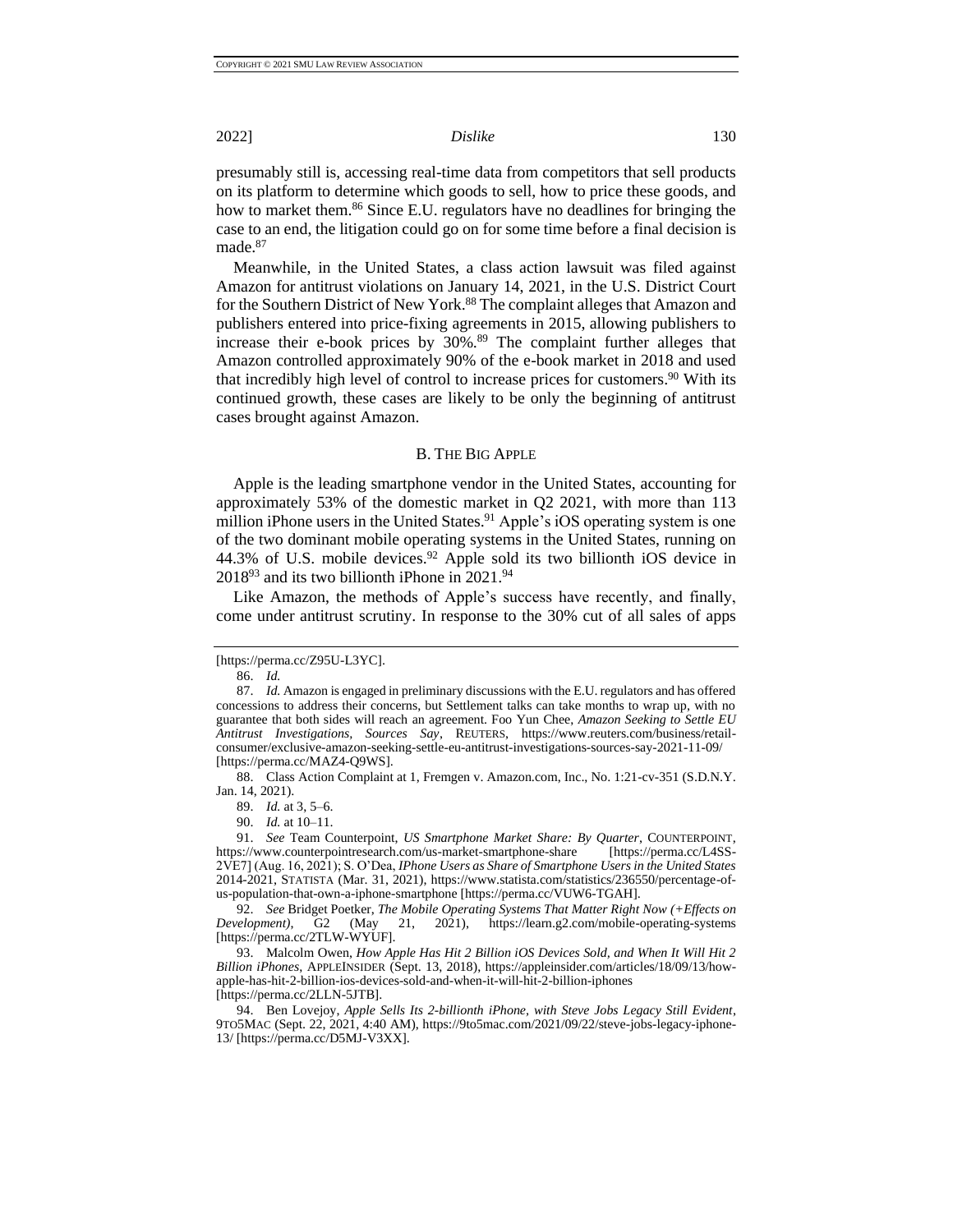through the App Store that Apple required of third-party app developers, Epic Games, a video game and software developer and publisher, gave users the option to pay for its popular video game, Fortnite, through Epic Games itself, instead of going through the App Store—a violation of Apple's guidelines for the App Store.<sup>95</sup> This option removed the 30% transaction fee that Apple charges for every purchase through the App Store.<sup>96</sup> Unsurprisingly, Apple removed Fortnite from the App Store later on the same day.<sup>97</sup> In response to Apple's actions, Epic Games filed suit against Apple in the U.S. District Court for the Northern District of California.<sup>98</sup> In a motion for preliminary injunction, Epic Games asked the court "to force Apple to reinstate *Fortnite* to the Apple App Store . . . and to stop Apple from terminating its affiliates' access to developer tools for other applications . . . while Epic Games litigates its claims."<sup>99</sup> The district court granted in part and denied in part the motion, stating that Apple is preliminarily enjoined "from taking adverse action against the Epic Affiliates with respect to restricting, suspending or terminating the Epic Affiliates from the Apple's Developer Program" but that Apple would not be required to immediately bring Fortnite back onto the App Store.<sup>100</sup> A trial on the merits concluded in May 2021,<sup>101</sup> and the court issued its final ruling on September 10, 2021, with a split decision for the parties.<sup>102</sup> The court concluded on the one hand that Epic Games failed to carry its burden of demonstrating that Apple is an illegal monopolist but on the other hand Apple engaged in anticompetitive conduct under California's competition laws by forcing people to pay for apps and in-app items through the App Store.<sup>103</sup> As of the date of this Comment, Apple intends to appeal the ruling to the Ninth Circuit Court of Appeals.<sup>104</sup>

#### C. GOOGLE'S EARTH

<span id="page-12-0"></span>Google has become synonymous with its search engine, Google Search. The

<sup>95.</sup> Hirun Cryer, *Here's Everything We Know About the Epic Vs Apple Lawsuit*, (Sept. 11, 2021), https://www.gamesradar.com/epic-vs-apple-lawsuit [https://perma.cc/F665-QUBR].

<sup>96.</sup> *Id.*

<sup>97.</sup> *Id*.

<sup>98.</sup> Epic Games, Inc. v. Apple Inc., 493 F. Supp. 3d 817, 826 (N.D. Cal. 2020).

<sup>99.</sup> *Id.*

<sup>100.</sup> *Id.* at *853*; *see also* Russell Brandom, Sean Hollister & Jay Peters, *Epic Judge Will Protect Unreal Engine—but Not Fortnite*, VERGE (Aug. 25, 2020, 9:44 AM), https://www.theverge.com/2020/8/25/21400240/epic-apple-ruling-unreal-engine-fortnitetemporary-restraining-order [https://perma.cc/2ETB-GNTR].

<sup>101.</sup> Dan Patterson, *What We Learned from the* Epic Games v. Apple *Lawsuit*, CBS NEWS, https://www.cbsnews.com/news/epic-apple-lawsuit-what-we-learned [https://perma.cc/SA2G-GM2Z] (May 27, 2021, 10:08 AM).

<sup>102.</sup> Epic Games, Inc. v. Apple Inc., No. 4:20-CV-05640, 2021 WL 4128925 (N.D. Cal. Sept. 10, 2021), https://s3.documentcloud.org/documents/21060696/epic-v-apple-ruling.pdf [https://perma.cc/DMW3-6J9U].

<sup>103.</sup> *Id.*

<sup>104.</sup> Adi Robertson, *Judge Orders Apple to Allow External Payment Options for App Store by December 9th, Denying Stay*, VERGE (Nov 9, 2021, 8:14 PM), https://www.theverge.com/2021/11/9/22773082/epic-apple-fortnite-lawsuit-ruling-injunctionstay-app-store-anti-steering-rules [https://perma.cc/WRU5-UEH8].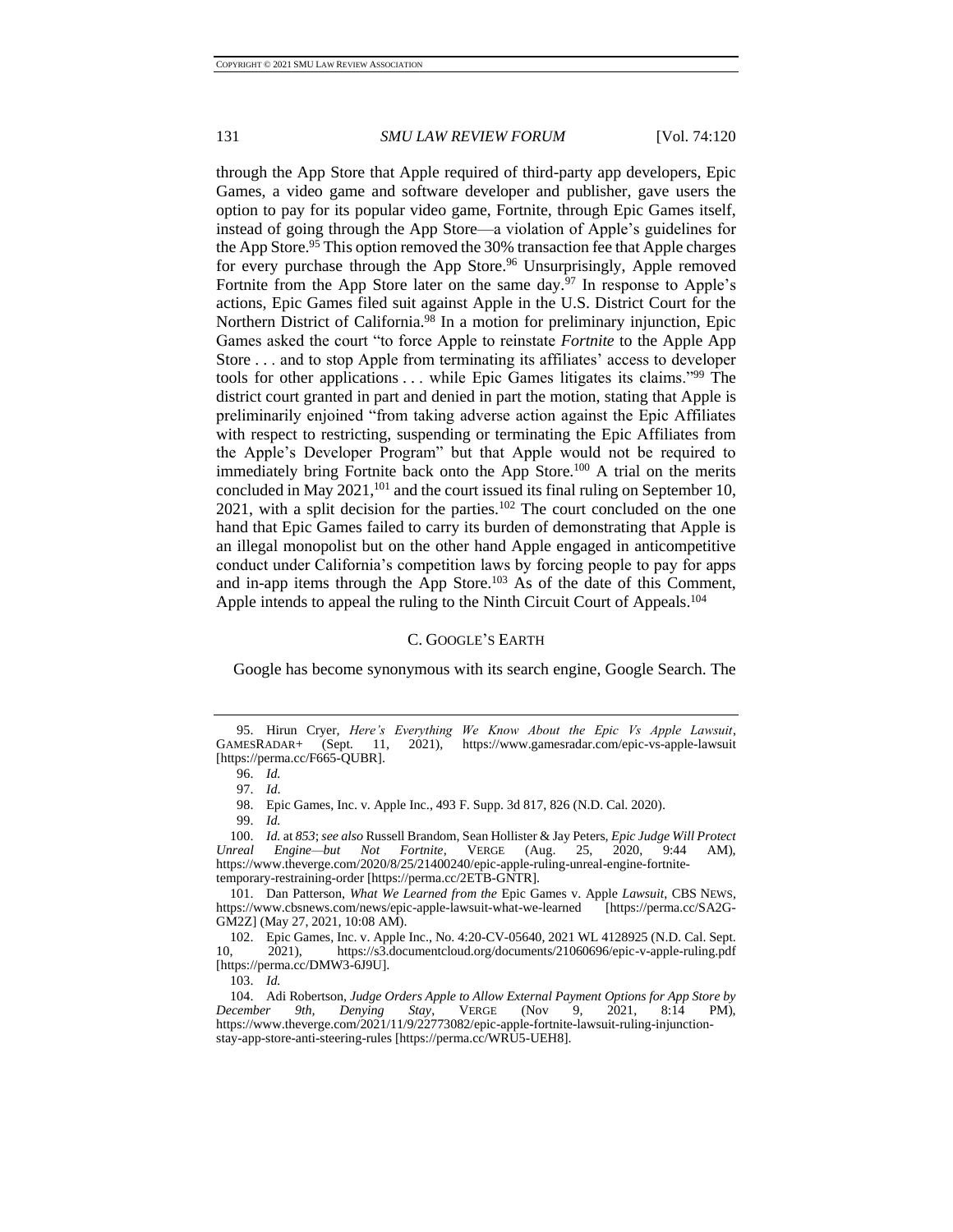company is now also a web browser, a mobile operating system, the largest digital advertising provider, and "a major provider of digital mapping, email, cloud computing, and voice assistant services."<sup>105</sup> Nine of Google's products— Android, Chrome, Gmail, Search, Drive, Maps, Photos, Play Store, and YouTube—each have more than a billion users.<sup>106</sup> These products provide Google with "a trove of user data," which it has used to "reinforc[e] its dominance across markets" and increase its revenues through online ads.<sup>107</sup> In several markets, Google built its stature through acquisitions rather than, for example, research and development of new products or services.<sup>108</sup> In the last twenty years, Google has purchased at least 260 companies.<sup>109</sup>

Both Google's advertising and its search engine methods have recently come under fire. On August 13, 2020, mirroring its lawsuit against Apple, Epic Games filed suit against Google for alleged anticompetitive behavior in the Google Play Store in the U.S. District Court for the Northern District of California.<sup>110</sup> Epic alleges Google violated both the Sherman and California Cartwright Acts.<sup>111</sup> Like Apple, Google collects transaction fees of 30% for all in-app purchases.<sup>112</sup> Epic updated Fortnite so that Android users could submit payments directly to Epic Games rather than going through the Google Play Store—again, as was the case with Apple's guidelines, this was a direct violation of Google's Google Play Store guidelines.<sup>113</sup> And like Apple, Google removed Fortnite from the Google Play Store.<sup>114</sup> For Fortnite customers, this means they can continue playing the current version but will be unable to download any future versions or updates.<sup>115</sup> Epic argues that if direct payments were allowed, then Epic would be able to pass on savings to its customers.<sup>116</sup> Although, on the surface, the cases between both Apple and Google appear similar, Google continues to argue that its case is different from Apple's and does not want the judge to merge the two.<sup>117</sup> As of December 2021, the case is still pending.<sup>118</sup>

<sup>105.</sup> SUBCOMMITTEE REPORT, *supra* note 13, at 174.

<sup>106.</sup> *Id.* (citing Harry McCracken, *How Google Photos Joined the Billion-User Club*, FAST CO. (July 24, 2019), https://www.fastcompany.com/90380618/how-google-photos-joined-thebillion-user-club [https://perma.cc/3TJD-MTUK]).

<sup>107.</sup> *Id.* 108. *Id.*

<sup>109.</sup> *Id.* (citations omitted).

<sup>110.</sup> Russell Brandom, *Epic Is Suing Google over Fortnite's Removal from the Google Play Store*, VERGE (Aug. 13, 2020, 9:51 PM), https://www.theverge.com/2020/8/13/21368363/epicgoogle-fortnite-lawsuit-antitrust-app-play-store-apple-removal [https://perma.cc/5S84-CAJ7].

<sup>111.</sup> *Id.*

<sup>112.</sup> Samit Sarkar, *Epic Games' Fortnite Legal Battle with Apple and Google, Explained*, POLYGON, https://www.polygon.com/2020/8/17/21372119/fortnite-apple-google-sued-epicgames-lawsuit [https://perma.cc/K9N2-T6EU] (Aug. 25, 2020, 5:54 PM).

<sup>113.</sup> *Id.*

<sup>114.</sup> *Id.*

<sup>115.</sup> *Id.*

<sup>116.</sup> *Id.*

<sup>117.</sup> Chantal Allam, *Google Is Pushing to Get Epic's Fortnite Antitrust Case Dismissed*, WRAL TECHWIRE (Sept. 4, 2020), https://www.wraltechwire.com/2020/09/04/google-is-pushingto-get-epics-fortnite-antitrust-case-dismissed [https://perma.cc/LE49-TN8M].

<sup>118.</sup> Jennifer Elias, *Analysts Explain How the Apple-Epic Court Ruling Could Affect Google*, CNBC (Sept. 13, 2021, 8:57 PM), https://www.cnbc.com/2021/09/13/how-the-apple-epic-court-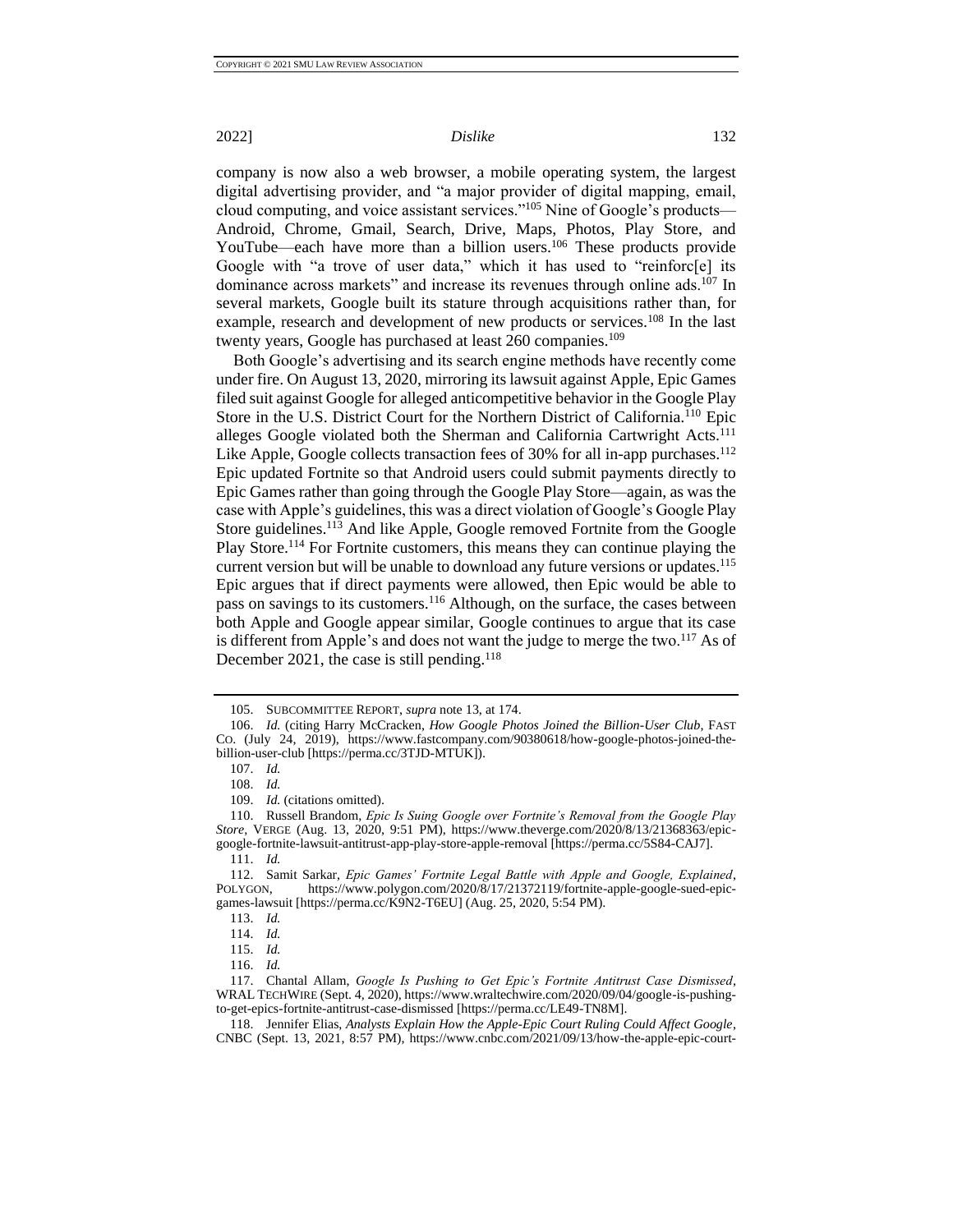As for government enforcement, the DOJ, along with eleven state attorneys general, filed an antitrust lawsuit against Google on October 20, 2020, in the U.S. District Court for the District of Columbia "to stop Google from unlawfully maintaining monopolies through anticompetitive and exclusionary practices in the search and search advertising markets and to remedy the competitive harms."<sup>119</sup> In a press release, the DOJ stated that the government is "enforcing the Sherman Act to restore the role of competition and open the door to the next wave of innovation—this time in vital digital markets."<sup>120</sup> The DOJ alleges, "By suppressing competition in advertising, Google has the power to charge advertisers more than it could in a competitive market and to reduce the quality of the services it provides them."<sup>121</sup> Google responded to the lawsuit with a blog post stating that the lawsuit "suggests we shouldn't have worked to make Search better and that we should, in fact, be less useful to you."<sup>122</sup> Since this case was filed, two more antitrust cases have been brought against Google—one by attorneys general in thirty-five states and another filed by Texas's Attorney General, Ken Paxton, along with nine other state attorneys general.<sup>123</sup>

### <span id="page-14-1"></span>D. FACEBOOK'S MARKETPLACE

<span id="page-14-0"></span>Facebook is one of the largest personal social networking platforms and has immense power in personal social networking services. Facebook's business operates around five primary product offerings: "(1) Facebook, a social network platform; (2) Instagram, a social network app for photos and videos; (3) Messenger, a cross-platform messaging app for Facebook users; (4) WhatsApp, a cross-platform messaging app; and (5) Oculus, a virtual reality gaming system."<sup>124</sup> Over 3 billion people regularly use Facebook itself,  $^{125}$  with over 1.79 billion daily active users, 2.91 billion monthly active users, and an average revenue of \$10.00 per user in Q3 2021.<sup>126</sup> As of September 2021, Facebook's family of products engaged 2.81 billion people daily, engaged 3.58 billion

ruling-could-affect-google-analysts.html [https://perma.cc/8GJF-PGHJ].

<sup>119.</sup> Press Release, Dep't of Just., Off. of Pub. Affs., Justice Department Sues Monopolist Google For Violating Antitrust Laws (Oct. 20, 2020), https://www.justice.gov/opa/pr/justicedepartment-sues-monopolist-google-violating-antitrust-laws [https://perma.cc/2C3M-KWK7].

<sup>120.</sup> *Id.*

<sup>121.</sup> *Id.*

<sup>122.</sup> Adam Cohen, *Redesigning Search Would Harm American Consumers and Businesses*, GOOGLE: THE KEYWORD (Dec. 17, 2020), https://blog.google/outreach-initiatives/publicpolicy/redesigning-search-would-harm-consumers-and-american-businesses [https://perma.cc/EBG5-YNJ9].

<sup>123.</sup> Rani Molla & Adam Clark Estes, *Google's Three Antitrust Cases, Briefly Explained*, VOX, https://www.vox.com/recode/2020/12/16/22179085/google-antitrust-monopoly-statelawsuit-ad-tech-search-facebook [https://perma.cc/TF9M-QP83] (Dec 17, 2020, 2:42 PM).

<sup>124.</sup> SUBCOMMITTEE REPORT, *supra* not[e 13,](#page-4-2) at 132.

<sup>125.</sup> Complaint for Injunctive & Other Equitable Relief at 1, FTC v. Facebook, Inc., No. 1:20 cv-03590 (D.D.C. Jan. 13, 2021) [hereinafter FTC Complaint]; *see also Our Mission*, FACEBOOK, https://about.fb.com/company-info [https://perma.cc/Y4F3-8LU6] ("Our products empower more than 3 billion people around the world to share ideas, offer support and make a difference.").

<sup>126.</sup> Facebook, Inc., Quarterly Report (Form 10-Q) 28, 33 (Oct. 26, 2021), https://www.sec.gov/Archives/edgar/data/1326801/000132680121000065/fb-20210930.htm [https://perma.cc/4KCT-CXXA].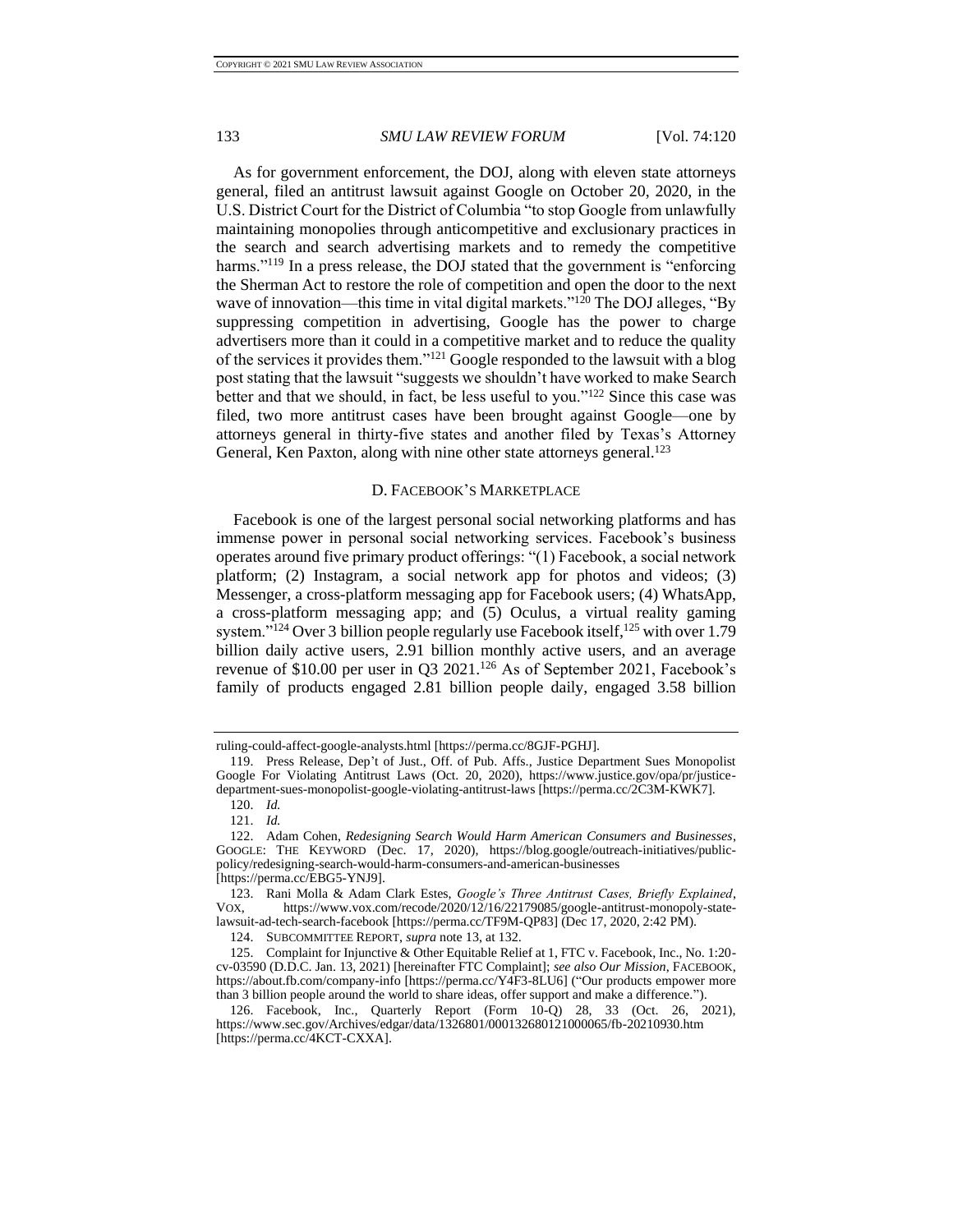people monthly, and generated an average revenue of \$8.18 per user of one or more of their products.<sup>127</sup>

As measured by monthly active users, Facebook owns three of the seven most popular mobile apps in the United States.<sup>128</sup> No other personal social network of comparable scale exists anywhere in the world.<sup>129</sup> Because of its market power, several international antitrust enforcement agencies have scrutinized Facebook in recent years. For example, in July 2020, the United Kingdom's Competition and Markets Authority found that Facebook's market power "derives in large part from strong network effects stemming from its large network of connected users and the limited interoperability it allows to other social media platforms."<sup>130</sup>

"Facebook monetizes its personal social networking monopoly principally by selling advertising, which exploits a rich set of data about users' activities, interests, and affiliations to target advertisements to users."<sup>131</sup> Facebook, in combination with Google, comprised almost 61% of the total digital advertising spending in 2019.<sup>132</sup> That same year, Facebook generated more than \$70 billion in revenue and \$18.5 billion in profits.<sup>133</sup>

Facebook has maintained its dominant position (both in terms of numbers of users and revenue) by buying up companies that could present competitive threats, like Instagram and WhatsApp.<sup>134</sup> According to the FTC,

Facebook has engaged in a systematic strategy—including its 2012 acquisition of up-and-coming rival Instagram, its 2014 acquisition of the mobile messaging app WhatsApp, and the imposition of anticompetitive conditions on software developers—to eliminate threats to its monopoly. This course of conduct harms competition, leaves consumers with few choices for personal social networking, and deprives advertisers of the

<span id="page-15-0"></span>

<sup>127.</sup> *See id*. at 27, 35.

<sup>128.</sup> SUBCOMMITTEE REPORT, *supra* not[e 13,](#page-4-2) at 136 (citations omitted).

<sup>129.</sup> Press Release, FTC, FTC Sues Facebook for Illegal Monopolization (Dec. 9, 2020), https://www.ftc.gov/news-events/press-releases/2020/12/ftc-sues-facebook-illegal-

monopolization [https://perma.cc/FRV6-5WTA].

<sup>130.</sup> COMPETITION & MKTS. AUTH., ONLINE PLATFORMS AND DIGITAL ADVERTISING:<br>MARKET STUDY FINAL REPORT 26 (2020) MARKET STUDY FINAL REPORT 26 (2020), https://assets.publishing.service.gov.uk/media/5efc57ed3a6f4023d242ed56/Final\_report\_1\_July\_ 2020\_.pdf [https://perma.cc/YA8B-F6TK].

<sup>131.</sup> FTC Complaint, *supra* not[e 125,](#page-14-1) at 2.

<sup>132.</sup> Nicole Perrin, *Facebook-Google Duopoly Won't Crack This Year*, EMARKETER (Nov. 4, 2019), https://www.emarketer.com/content/facebook-google-duopoly-won-t-crack-this-year 2019), https://www.emarketer.com/content/facebook-google-duopoly-won-t-crack-this-year [https://perma.cc/7PYL-VG8A]. For yet another reflection of the monopolistic market power of the Big Tech companies, see Daisuke Wakabayashi & Tiffany Hsu, *Behind a Secret Deal Between Google and Facebook*, N.Y. TIMES, https://www.nytimes.com/2021/01/17/technology/googlefacebook-ad-deal-antitrust.html [https://perma.cc/V94K-UEUF] (Apr. 6, 2021) ("In 2017, Facebook said it was testing a new way of selling online advertising that would threaten Google's control of the digital ad market. But . . . [by 2019, it had] join[ed] an alliance of companies backing a similar effort by Google. Facebook never said why it pulled back from its project, but evidence presented in an antitrust lawsuit filed by 10 state attorneys general [in December 2020] indicates that Google had extended to Facebook, its closest rival for digital advertising dollars, a sweetheart deal to be a partner.").

<sup>133.</sup> FTC Complaint, *supra* not[e 125,](#page-14-1) at 2.

<sup>134.</sup> *Id.* at 1–2.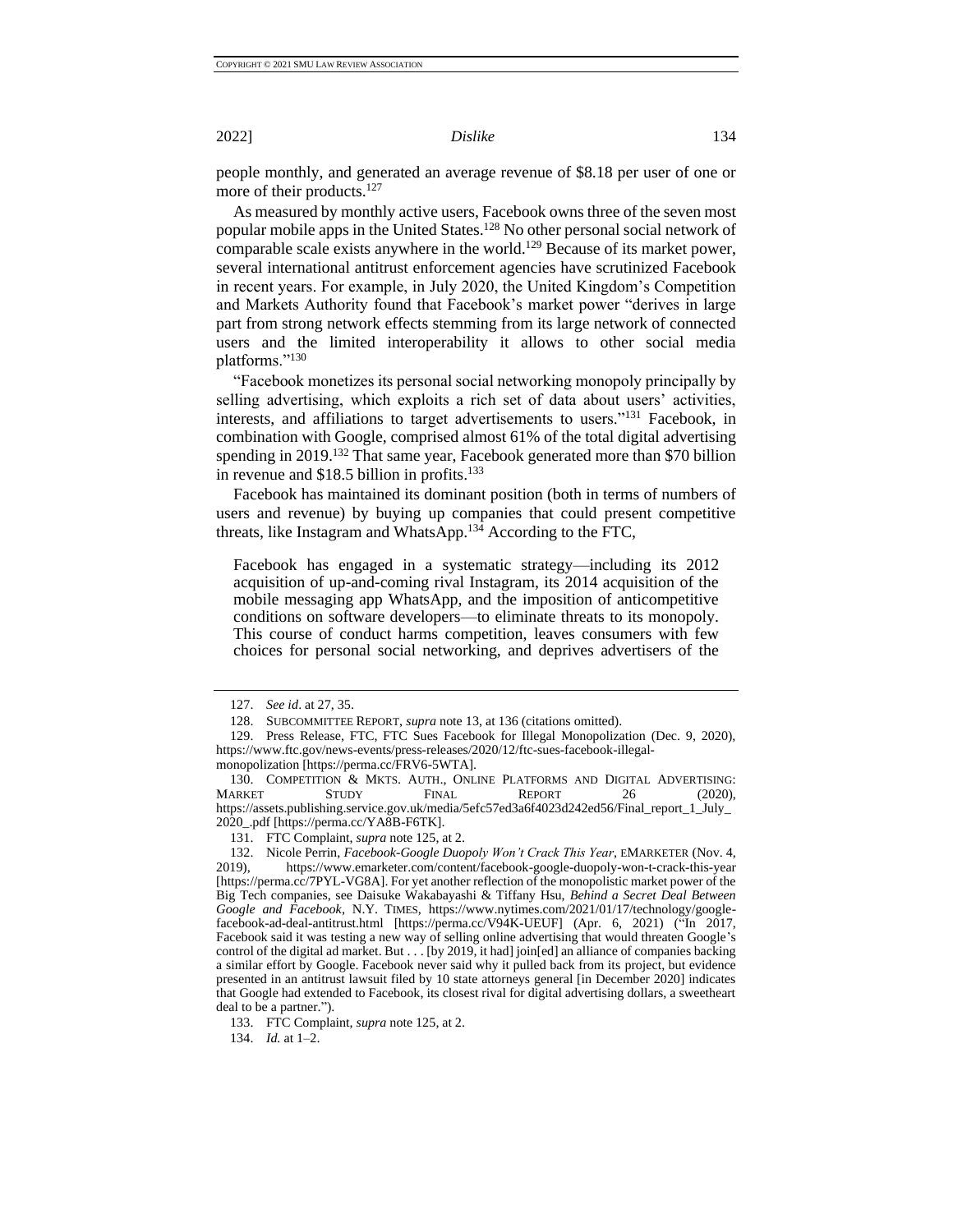benefits of competition.<sup>135</sup>

This strategy echoes CEO Mark Zuckerberg's view articulated in a June 2008 internal email provided to the FTC during its investigation into Facebook that "it is better to buy than compete."<sup>136</sup> This mode of thinking has pervaded Big Tech and will inevitably harm consumers and dampen innovation.

#### IV. FACEBOOK AS A CASE STUDY

<span id="page-16-0"></span>Market share is usually measured by sales, but this concept presents difficulties when applied to Big Tech companies because they often do not directly charge consumers.<sup>137</sup> However, even though Facebook is "free" in the dollars-and-cents understanding of the word, consumers "pay" to use Facebook with data and attention.<sup>138</sup> "In digital markets where consumers do not pay a price, antitrust enforcement must become comfortable with a paradigm that focuses on quality."<sup>139</sup>

#### <span id="page-16-2"></span>A. FACEBOOK V. MYSPACE

<span id="page-16-1"></span>Launched in 2003, MySpace was one of the early personal social networks.

MySpace did not restrict membership in its network, allowed users to customize their pages and to make them public, and continuously added features based on user demand. By the time The Facebook launched at Harvard University in February 2004, MySpace had more than a million users and was becoming America's dominant social network.<sup>140</sup>

In 2006, MySpace reached 100 million users and surpassed Google as the most visited website in the United States.<sup>141</sup> But it also started to run into serious problems. For instance, MySpace was known for having an open platform and a lack of privacy that garnered negative attention.<sup>142</sup>

<sup>135.</sup> FTC, *supra* not[e 129.](#page-15-0)

<sup>136.</sup> FTC Complaint, *supra* not[e 125,](#page-14-1) at 2, 4, 21.

<sup>137.</sup> Pedro Aranguez-Diaz, Comment, *A New Opportunity for Digital Competition: Facebook, Libra, and Antitrust*, 50 STETSON L. REV. 199, 210 (2020).

<sup>138.</sup> *Id.* at 211 (citing Tim Wu, *Blind Spot: The Attention Economy and the Law*, 82 ANTITRUST L.J. 771, 771 (2019)).

<sup>139.</sup> Dina Srinivasan, *The Antitrust Case Against Facebook: A Monopolist's Journey Towards Pervasive Surveillance in Spite of Consumers' Preference for Privacy*, 16 BERKELEY BUS. L.J. 39, 46 (2019).

<sup>140.</sup> Gil Press, *Why Facebook Triumphed Over All Other Social Networks*, FORBES (Apr. 8, 2018, 4:11 PM), https://www.forbes.com/sites/gilpress/2018/04/08/why-facebook-triumphedover-all-other-social-networks/?sh=49b0dad66e91 [https://perma.cc/GHS2-H6LD].

<sup>141.</sup> Srinivasan, *supra* not[e 139,](#page-16-2) at 46 (citing *Hanging with the In-Crowd*, ECONOMIST (Sept. 14, 2006), https://www.economist.com/node/7918729 [https://perma.cc/EF3P-94PC]).

<sup>142.</sup> *See, e.g.*, Sue Downes, *Teens Who Tell Too Much*, N.Y. TIMES (Jan. 15, 2006), http://www.nytimes.com/2006/01/15/opinion/nyregionopinions/teens-who-tell-too-much.html

<sup>[</sup>https://perma.cc/42QL-3CGW]; John Kreiser, *MySpace: Your Kids' Danger?*, CBS NEWS (Feb. 6, 2006, 6:17 PM), https://www.cbsnews.com/news/myspace-your-kids-danger [https://perma.cc/MN5E-YR4C]; Jane Gordon, *MySpace Draws a Questionable Crowd*, N.Y. TIMES (Feb. 26, 2006),

https://www.nytimes.com/2006/02/26/nyregion/nyregionspecial2/myspace-draws-a-questionable-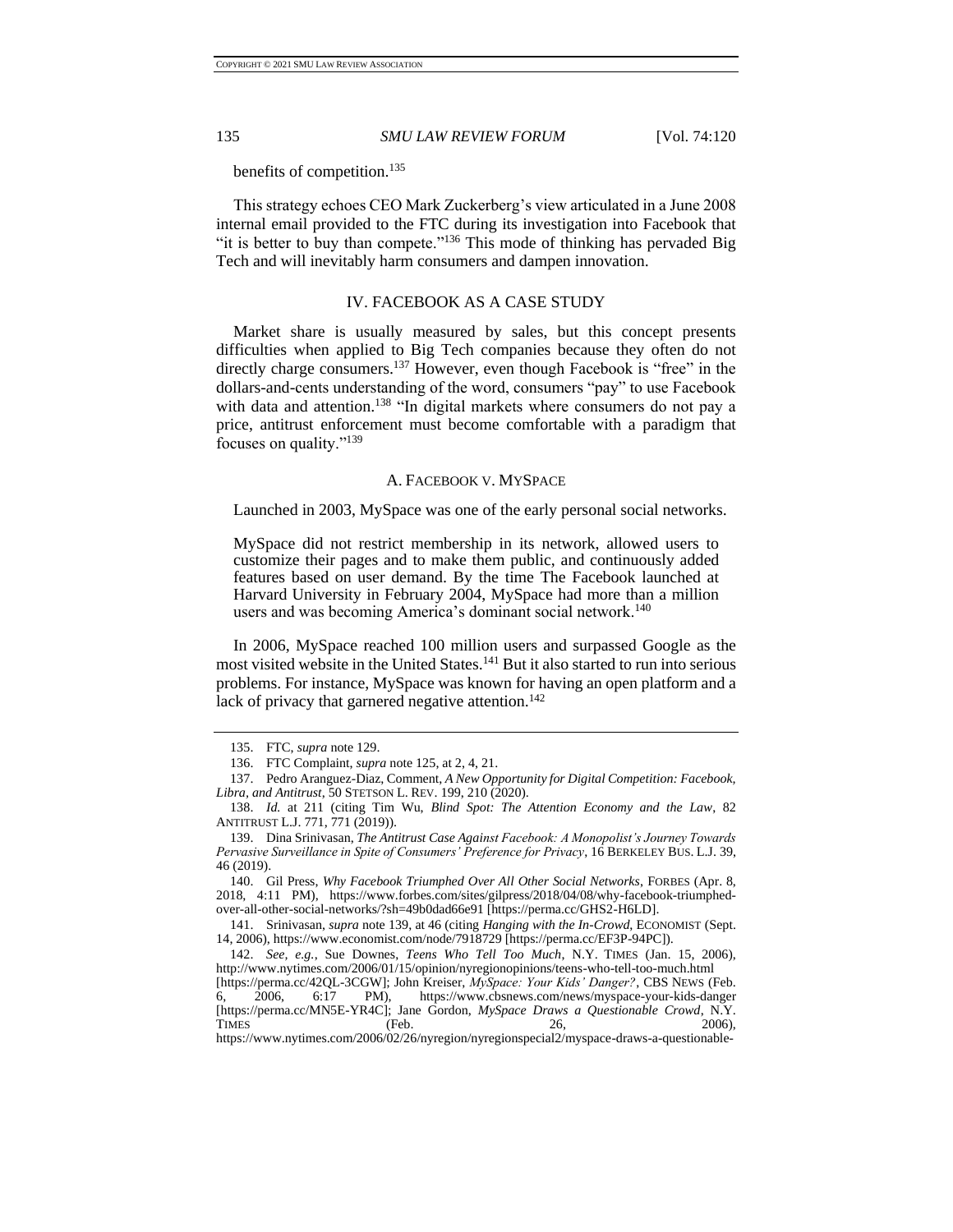Enter Facebook. MySpace was already a free platform, so Facebook needed to provide something different to entice users to move from MySpace to Facebook. Among other things, Facebook marketed itself as a privacy-focused alternative to MySpace.<sup>143</sup>

When Facebook entered the market, it stood apart because of its privacy protection. Facebook's privacy policy stated that "[w]e do not and will not use cookies to collect private information from any user."<sup>144</sup> Facebook initially allowed users to opt out of sharing information with third parties such as advertisers.<sup>145</sup> However, the concerns over protecting users' privacy did not last. On November 6, 2007, Facebook released "Beacon," an advertising product, which allowed Facebook to record and monitor its users' activity outside of Facebook.<sup>146</sup> Facebook eventually discontinued Beacon, but its premise remained.<sup>147</sup> Facebook surveillance today is a mandatory requirement for a third-party's use of other Facebook products.<sup>148</sup> In April 2008, Facebook surpassed MySpace in the number of unique worldwide visitors, and in May 2009, in the number of unique U.S. visitors.<sup>149</sup>

#### B. ACQUIRING INSTAGRAM AND WHATSAPP

<span id="page-17-0"></span>The FTC recently brought an antitrust lawsuit against Facebook, alleging that Facebook "illegally maintain[ed] its personal social networking monopoly through a years-long course of anticompetitive conduct" and that Facebook's "course of conduct harms competition, leaves consumers with few choices for personal social networking, and deprives advertisers of the benefits of competition."<sup>150</sup> Two key aspects of Facebook's growth that the FTC's complaint focused on were its acquisitions of both Instagram and WhatsApp.

#### <span id="page-17-1"></span>*1. Instagram*

According to the FTC's complaint filed against Facebook, Instagram "emerged at a critical time of technological and social transition, when users of personal social networking were migrating from desktop computers to

crowd.html [https://perma.cc/E3LN-ZX52]; Anna Bahney, *Don't Talk to Invisible Strangers*, N.Y. TIMES (Mar. 9, 2006), https://www.nytimes.com/2006/03/09/fashion/thursdaystyles/dont-talk-toinvisible-strangers.html [https://perma.cc/D5CU-YAA7]; Tom Rawstorne, *How Paedophiles Prey on MySpace Children*, DAILYMAIL.COM, http://www.dailymail.co.uk/femail/article-397026/Howpaedophiles-prey-MySpace-children.html [https://perma.cc/3VEJ-D9UZ] (July 21, 2006, 10:40 PM); Wired Staff, *Myspace Murder: An Epilogue*, WIRED (Nov. 17, 2006, 12:00 PM), https://www.wired.com/2006/11/myspace-murder-an-epilogue [https://perma.cc/MD9L-V4G6].

<sup>143.</sup> Srinivasan, *supra* not[e 139,](#page-16-2) at 48.

<sup>144.</sup> *Facebook Privacy Policy*, FACEBOOK (2004), https://web.archive.org/web/20050107221705/http:/www.thefacebook.com/policy.php [https://perma.cc/54LR-XA2M].

<sup>145.</sup> Srinivasan, *supra* not[e 139,](#page-16-2) at 51.

<sup>146.</sup> *Id.* at 56.

<sup>147.</sup> *See id*. at 60–62.

<sup>148.</sup> *Id*. at 62.

<sup>149.</sup> Press, *supra* note 140.

<sup>150.</sup> FTC, *supra* note 129.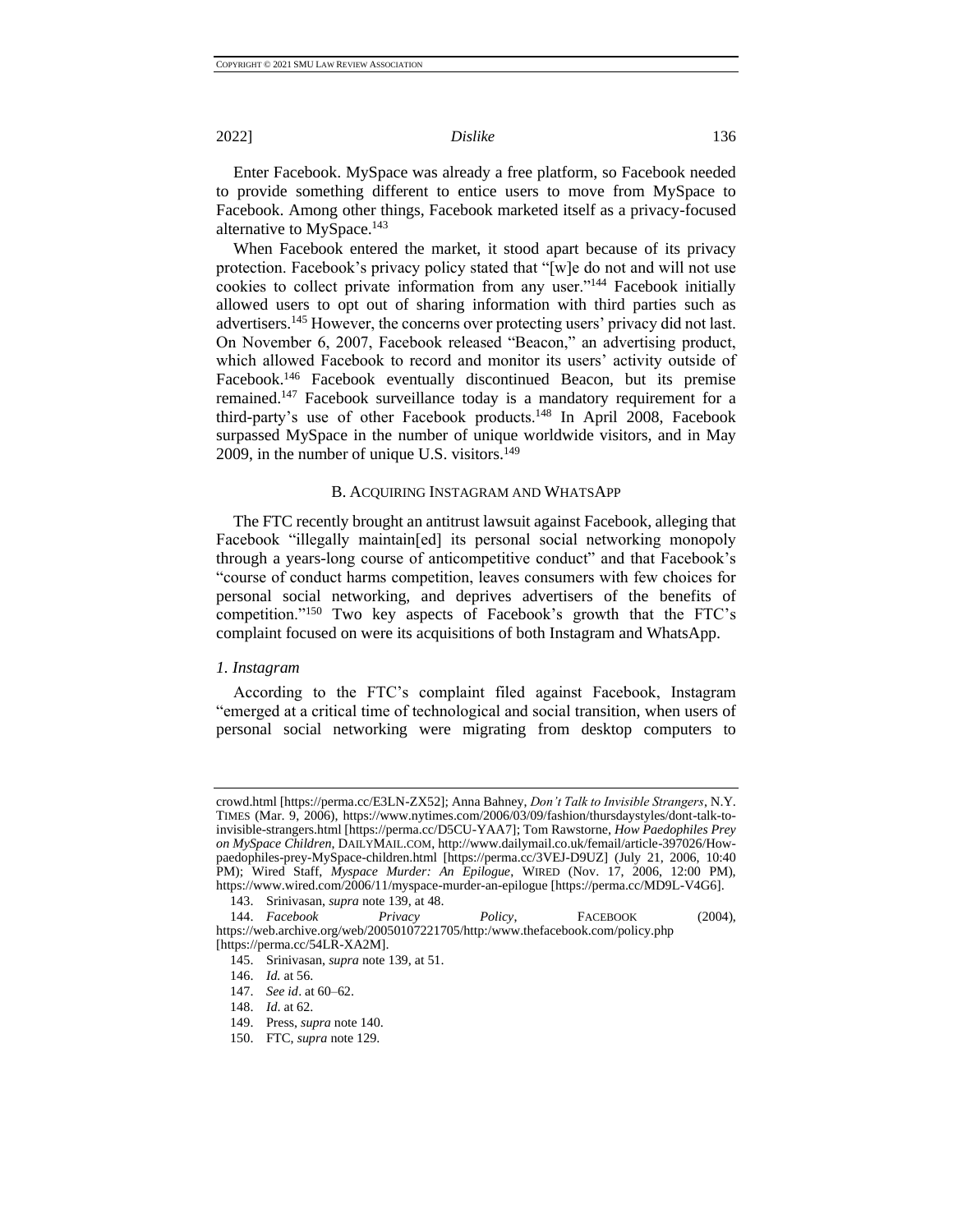smartphones and toward a greater use of photo-based sharing."<sup>151</sup> During its investigation into Facebook, the FTC revealed documents indicating that Facebook knew it was "acquir[ing] Instagram to neutralize an emerging rival."<sup>152</sup> Because Instagram met the demand for social networking on smartphones, it became a clear threat to Facebook's long-established social media monopoly,<sup>153</sup> and Facebook had a "buy or bury" strategy whenever there was a competitive threat.<sup>154</sup> Instagram appeared to be a step ahead of Facebook in moving from desktop computers to smartphones. The biggest risk to Facebook was, and still is, that some other "new thing" will come along and take attention away from Facebook—Instagram was threatening to become that new thing before Facebook acquired it.<sup>155</sup>

Internal Facebook emails predating the Instagram deal discussed how cameras were the next new thing.<sup>156</sup> When Apple released the iPhone 4 with a front-facing camera in the early 2010s, it was a sign that social media was going to involve far more smartphones than desktops.<sup>157</sup> Facebook was "not wellpositioned for mobile" adaptability at the time,<sup>158</sup> so it "identified a market . . . [and] a need."<sup>159</sup> Facebook knew that it would have had a hard time competing in the mobile space if it did not acquire or work with Instagram.<sup>160</sup>

Emails between Mark Zuckerberg and the head of Instagram illustrate how Facebook threatened Instagram.<sup>161</sup> Zuckerberg stated that Instagram needed to figure out how it would manage the relationship between the two platforms to help decide whether the two companies would be partners or competitors.<sup>162</sup> Regulators rightly read those emails as a threat.<sup>163</sup> As Zuckerberg explained in an email to Facebook's CFO David Ebersman, "controlling Instagram would secure Facebook's enduring dominance" by significantly hindering another firm from using photo-sharing on mobile phones as a way to gain popularity as a provider of personal social networking:

Even if some new competitors spring[] up, buying Instagram, Path, Foursquare, etc. now will give us a year or more to integrate their dynamics before anyone can get close to their scale again. Within that time, if we incorporate the social mechanics they were using, those new products

<sup>151.</sup> FTC Complaint, *supra* note 125, at 4.

<sup>152.</sup> *See* SUBCOMMITTEE REPORT, *supra* note 13, at 392.

<sup>153.</sup> *See id*. at 151–52.

<sup>154.</sup> The Weeds, *The Next Four Years: Fighting Tech Monopolies*, VOX, at 35:54 (Jan. 15, 2021), https://open.spotify.com/episode/0oyxOAdjI1SF9BkVnnsNb7?si [https://perma.cc/E7G7- H77X] (downloaded using Spotify).

<sup>155.</sup> *Id*. at 36:57.

<sup>156.</sup> What Next: TBD*, Everybody Sues Facebook*, SLATE, at 6:50 (Dec. 11, 2020, 5:00 AM), https://slate.com/podcasts/what-next-tbd/2020/12/the-battle-to-break-up-facebook [https://perma.cc/Y9AM-N5SW].

<sup>157.</sup> *Id*. at 7:45.

<sup>158.</sup> *Id*. at 8:18.

<sup>159.</sup> *Id*. at 9:53.

<sup>160.</sup> *See id*. at 10:03.

<sup>161.</sup> *Id*. at 10:29.

<sup>162.</sup> *Id*. at 10:44.

<sup>163.</sup> *See id*.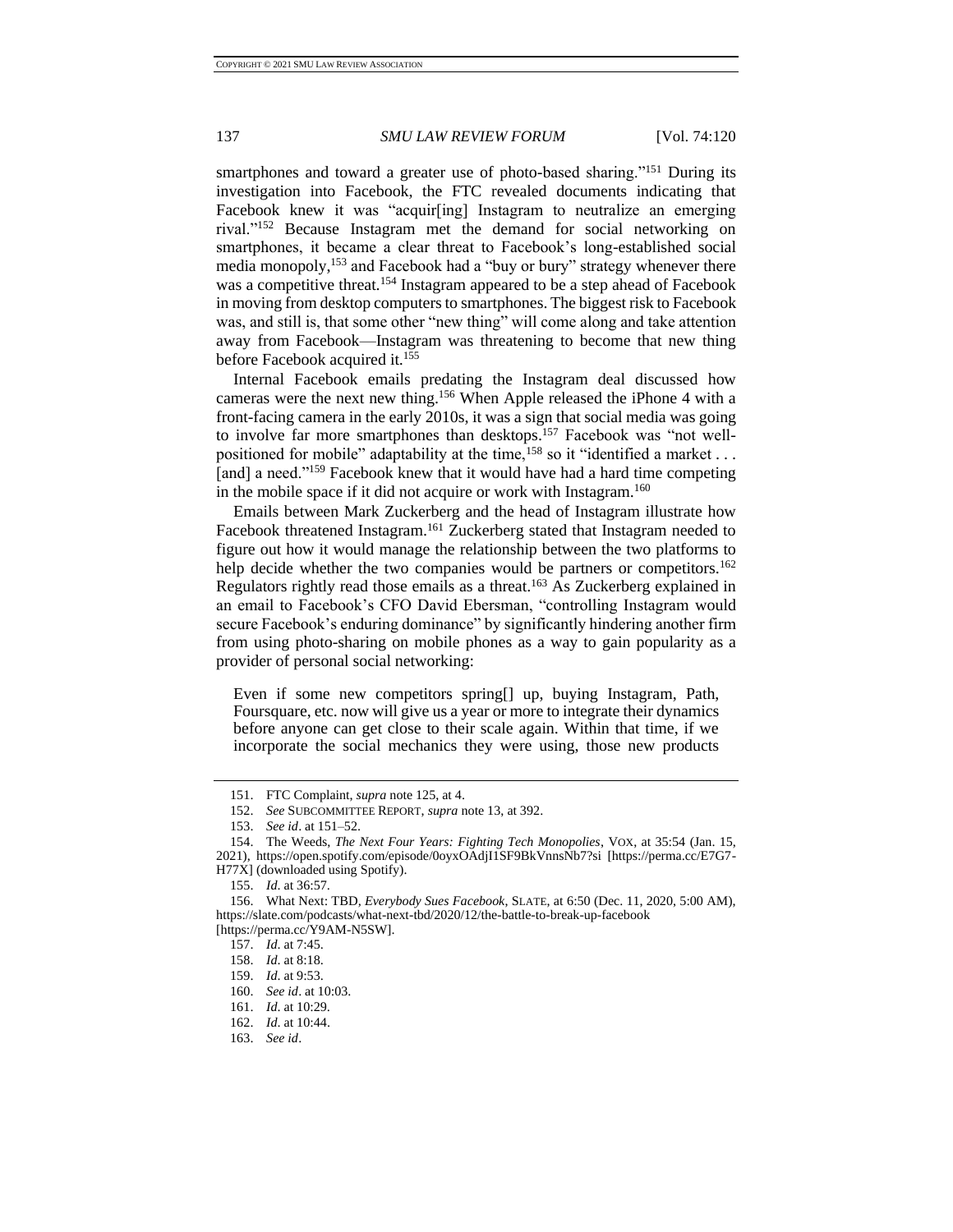won't get much traction since we'll already have their mechanics deployed at scale.<sup>164</sup>

Read in conjunction with Facebook's internal emails, which also included suggestions to "pay[] a lot of money" for Instagram and concerns that Facebook would be "very behind in both functionality and brand on how one of the core use cases of Facebook will evolve in the mobile world,"<sup>165</sup> it is plain to see that Facebook's only goal in acquiring Instagram was to neutralize a competitor and protect its dominant market power. Facebook's Instagram acquisition gave it control over its biggest and most important competitor, securing Facebook's position as the largest personal social media company in the world with no signs of losing that status anywhere in sight.<sup>166</sup> If the current U.S. antitrust regime is not sufficient to stop such an acquisition, then it is clearly not up to the task of protecting consumers and businesses from monopolies.

#### <span id="page-19-0"></span>*2. WhatsApp*

The other market that Facebook was unprepared to compete in was mobile messaging. Messaging was the next frontier in social networking in the early 2010s, and it was not something Facebook was good at.<sup>167</sup> By 2012, the threat of a mobile messaging app with social network capabilities running on multiple operating systems became "a strategic focus for [Facebook's] leadership."<sup>168</sup> In an April 2012 email produced to the FTC during its investigation, "Zuckerberg identified a troubling global trend of 'messaging apps . . . using messages as a springboard to build more general mobile social networks.' And by October 2012, the threat was [apparently] widely recognized within Facebook, with a Facebook business growth director predicting internally that '[t]his might be the biggest threat we've ever faced as a company.'"<sup>169</sup> Facebook considered an app offering mobile messaging services entering the personal social networking market to be "the next biggest consumer risk" for Facebook.<sup>170</sup> It identified WhatsApp, a popular mobile messaging app, to be the most significant such threat.<sup>171</sup> In an August 2013 email produced to the FTC during its investigation, "the head of Facebook's internal mergers and acquisitions . . . group warned that WhatsApp's 'kind of mobile messaging is a wedge into broader social activity/sharing on mobile we have historically led in web.'"<sup>172</sup> So, as it did with Instagram, Facebook acquired WhatsApp instead of trying to outcompete it.<sup>173</sup> And just as was the case with Facebook's acquisition of Instagram, our current antitrust regime proved to be not up to the task of stopping another monopolistic

<sup>164.</sup> FTC Complaint, *supra* note 125, at 5.

<sup>165.</sup> *Id*. at 4–5.

<sup>166.</sup> *See id*. at 4–6.

<sup>167.</sup> What Next: TBD, *supra* note 156, at 7:12.

<sup>168.</sup> FTC Complaint, *supra* note 125, at 6.

<sup>169.</sup> *Id*.

<sup>170.</sup> *Id*.

<sup>171.</sup> *Id*.

<sup>172.</sup> *Id*. at 7.

<sup>173.</sup> *Id*.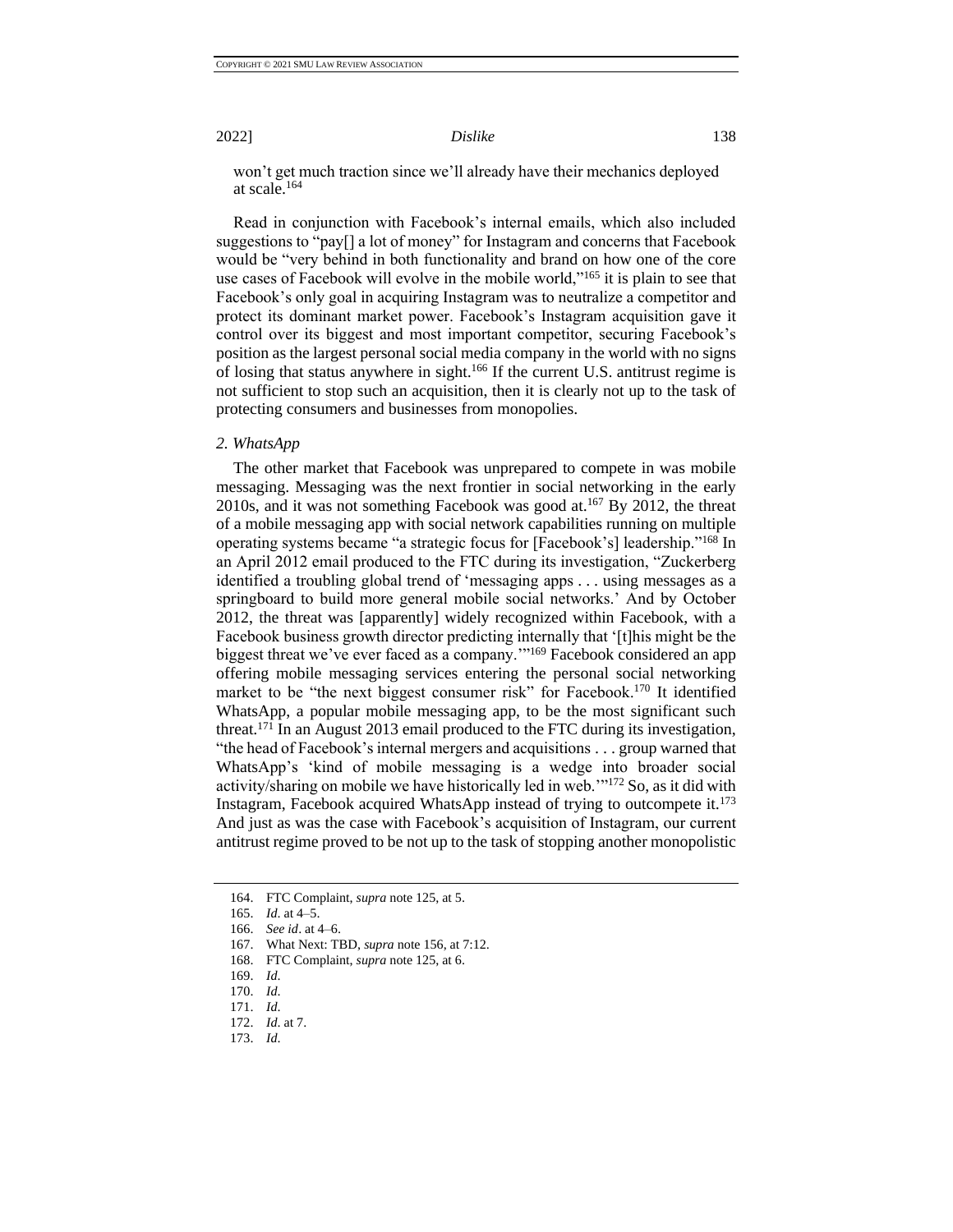<span id="page-20-0"></span>acquisition by a Big Tech giant of a growing competitive threat.

#### C. BEHAVIOR AS ANTICOMPETITIVE

In U.S. antitrust laws, "intent matters."<sup>174</sup> The courts have to look at *why* Facebook acquired Instagram and WhatsApp in order to determine if there was anticompetitive conduct or intent to obtain a monopoly in the market.<sup>175</sup> Facebook bought Instagram and WhatsApp because it was afraid of those two companies taking business from and outcompeting Facebook.<sup>176</sup> As such, Facebook's acquisitions should have been blocked as illegal, anticompetitive conduct under  $\hat{U}$ .S. antitrust laws.<sup>177</sup> Current U.S. antitrust laws are supposed to protect choice and consumer welfare, yet these acquisitions reduced consumer choice.<sup>178</sup> However, because of the importance of the consumer welfare standard in current U.S. antitrust laws and because of the way consumer welfare is measured, current U.S. antitrust laws fail to adequately restrain anticompetitive conduct by Big Tech. It begs the question that if U.S. authorities had not allowed Facebook to acquire Instagram and WhatsApp in the first place, "would there be more benefits to consumers?"<sup>179</sup>

### <span id="page-20-1"></span>V. THE CONSUMER WELFARE STANDARD AND ITS FAILURE TO APPLY TO BIG TECH

The Sherman Act provides courts and agencies with little guidance in deciding when a company acts as a monopoly for antitrust purposes.<sup>180</sup> Nonetheless, defining the relevant market and evaluating a company's power within the relevant market are critical steps in cases involving the Sherman Act and challenges to mergers often brought under  $\S 7$  of the Clayton Act.<sup>181</sup>

There are three different approaches "used to measure market power: performance, rivalry, and structure."<sup>182</sup> However, most of the time, these three tests are inapplicable to Big Tech because of how the tests work. Each test measures sales, output, and price difference among competitors, none of which adequately capture the effects of the anticompetitive conduct we've seen from Big Tech.<sup>183</sup> Measuring market power is an inexact process.<sup>184</sup> When coupled

<sup>174.</sup> Planet Money, *The Case Against Facebook*, NPR, at 5:46 (Dec. 16, 2020, 8:21 PM), https://www.npr.org/2020/12/16/947160910/the-case-against-facebook [https://perma.cc/SS2J-3Z2R].

<sup>175.</sup> *Id*. at 5:51.

<sup>176.</sup> *See id*. at 10:10.

<sup>177.</sup> *See id*. at 6:43.

<sup>178.</sup> *Id*. at 6:52.

<sup>179.</sup> The Ezra Klein Show, *Antitrust, Censorship, Misinformation, and the 2020 Election*, VOX CONVERSATIONS, at 42:55 (Nov. 16, 2020), https://www.radio.com/podcasts/the-ezra-klein-show-20555/antitrust-censorship-misinformation-and-the-2020-election-350185251 [https://perma.cc/B5LZ-FPC3].

<sup>180.</sup> GELLHORN ET AL., *supra* note [16,](#page-4-3) at 113.

<sup>181.</sup> *Id*.

<sup>182.</sup> *Id*. at 114.

<sup>183.</sup> *See id*. at 114–15.

<sup>184.</sup> *Id*. at 116.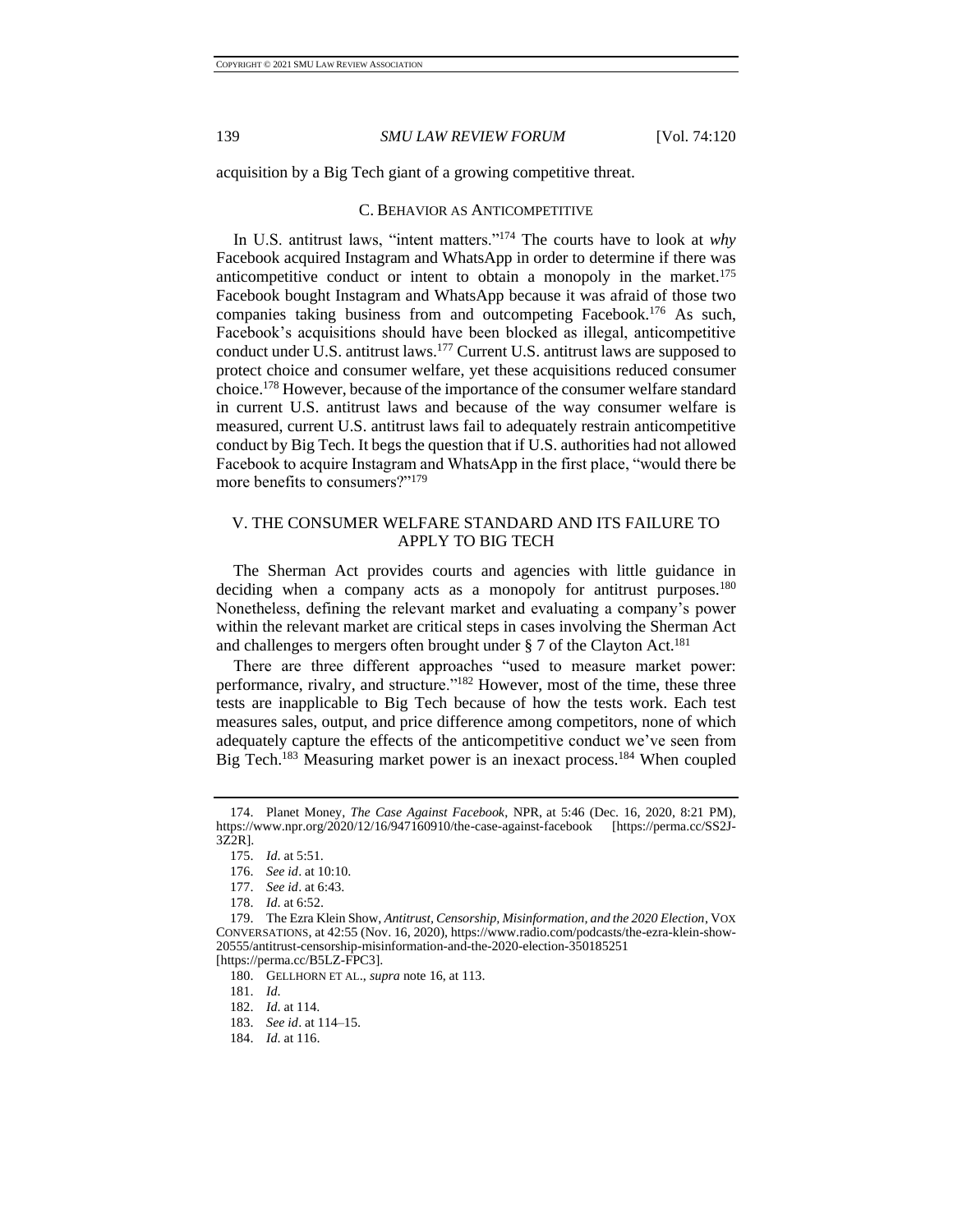with the inexact costs to consumers of anticompetitive behavior by Big Tech, it is practically impossible to measure the market power required to trigger antitrust enforcement and evaluation.

According to FTC Commissioner Christine S. Wilson, "Under the consumer welfare standard, business conduct and mergers are evaluated to determine whether [the conduct or merger] harm[s] consumers in any relevant market."<sup>185</sup> Numerous cases have followed the view espoused by Judge Bork that Congress wrote the Sherman Act as a "consumer welfare prescription."<sup>186</sup>

However, per Lina Khan, the Chair of the FTC, "Focusing antitrust exclusively on consumer welfare is a mistake."<sup>187</sup> Congress created the FTC to prohibit "unfair methods of competition"<sup>188</sup> and serve as an "administrative tribunal" that carefully studies ongoing business practices and economic conditions.<sup>189</sup> To enable the agency to carry out these functions, Congress assigned the FTC powers to "make rules and regulations for the purpose of carrying out the [FTC Act's] provisions," as well as broad investigative authority to compel business information and conduct market studies.<sup>190</sup> Notably, Congress established the provision prohibiting "unfair methods of competition" to reach beyond the other antitrust statutes, "to fill in the gaps in the other antitrust laws, and to round them out and make their coverage complete."<sup>191</sup>

In 2015, the FTC adopted a set of "Enforcement Principles," stating that the FTC's targeting of "unfair methods of competition" would be guided by the "promotion of consumer welfare."<sup>192</sup> A narrow construction of consumer

186. GELLHORN ET AL., *supra* note 16, at 47; BORK, *supra* note 58, at 64.

187. Khan*, supra* note 60, at 743 (citations omitted).

188. S. Rep. No. 63-597, at 13 (1914) ("The committee gave careful consideration to the question as to whether it would attempt to define the many and variable unfair practices which prevail in commerce and to forbid [them] ... or whether it would, by a general declaration condemning unfair practices, leave it to the commission to determine what practices were unfair. It concluded that the latter course would be better, for the reason . . . that there were too many unfair practices to define, and after writing 20 of them into the law it would be quite possible to invent others.").

189. *See* Neil W. Averitt, *The Meaning of "Unfair Methods of Competition" in Section 5 of the Federal Trade Commission Act*, 21 B.C. L. REV. 227, 233 (1980); *see also* Marc Winerman, *The Origins of the FTC: Concentration, Cooperation, Control, and Competition*, 71 ANTITRUST L.J. 1, 78 (2003).

190. 15 U.S.C. § 46.

191. Averitt, *supra* note 189, at 251 ("Section 5 is not confined to conduct that actually violates, or that threatens to violate, one of the other antitrust statutes. If it were limited to this extent it would be a largely duplicative provision. The legislative purpose instead assigned to Section 5 a broader role. It was to be an interstitial statute; it was to fill in the gaps in the other antitrust laws, to round them out and make their coverage complete. In addition to overt violations, therefore, Section 5 would reach closely similar conduct that violates the policy or 'spirit' of the antitrust laws, even though it may not come technically within its terms.").

192. FTC, Statement of Enforcement Principles Regarding "Unfair Methods of Competition" Under Section 5 of the FTC Act (Aug. 13, 2015), https://www.ftc.gov/system/files/documents/public\_statements/735201/150813section5enforceme nt.pdf [https://perma.cc/PV7D-DFC7].

<span id="page-21-0"></span>

<sup>185.</sup> Christine S. Wilson, Comm'r, FTC, Welfare Standards Underlying Antitrust Enforcement: What You Measure is What You Get, Keynote Address at George Mason Law Review 22nd Annual Antitrust Symposium: Antitrust at the Crossroads? 1 (Feb. 15, 2019), https://www.ftc.gov/system/files/documents/public\_statements/1455663/welfare\_standard\_speec h\_-\_cmr-wilson.pdf [https://perma.cc/EG93-MJJH].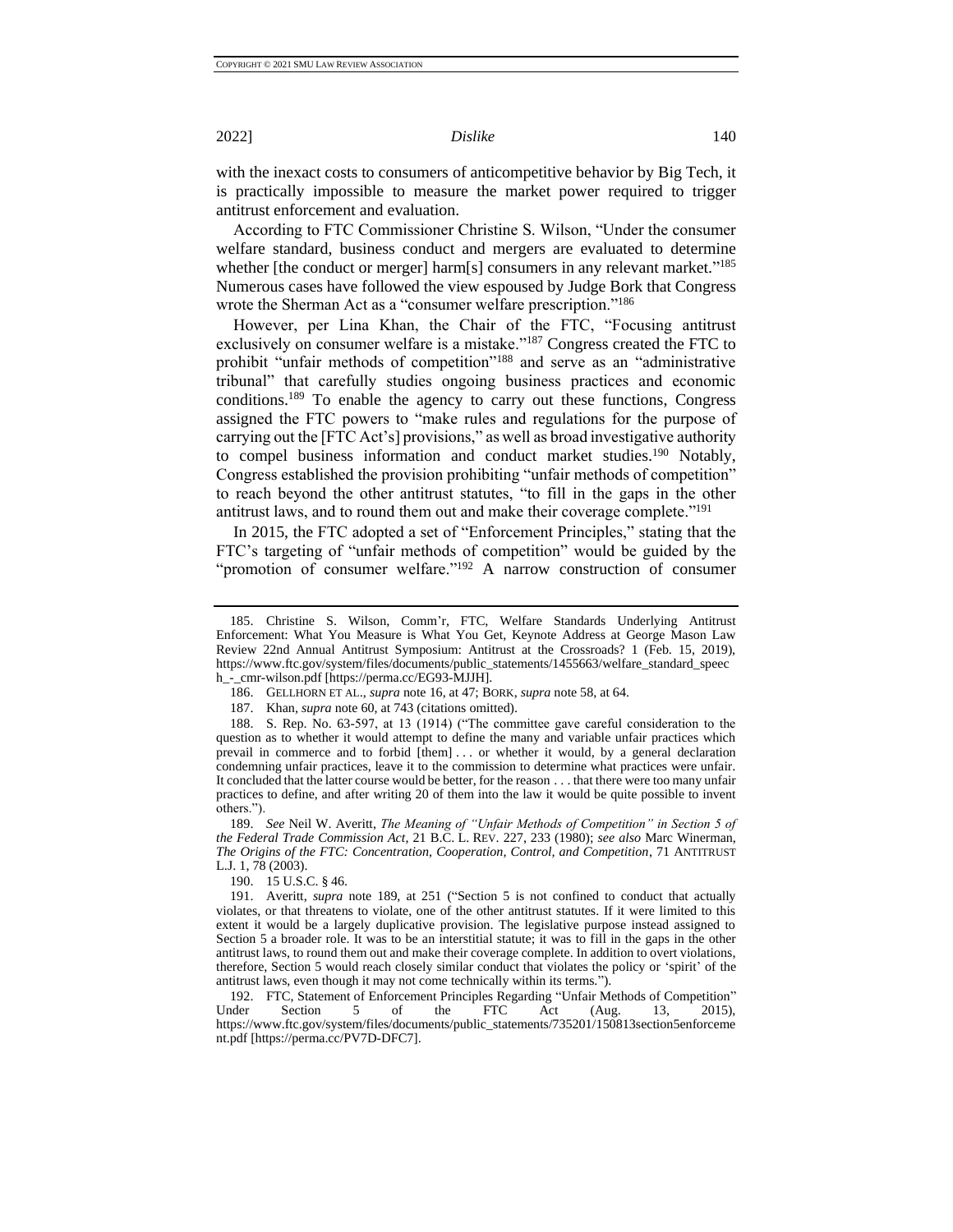welfare as the guiding principle behind U.S. antitrust laws limits the scope of competitive harms the analysis considers by narrowing the focus to price and output rather than the competitive process and the inherent downsides of excessive market concentration.<sup>193</sup> Doing so is contrary to Congress's intent in passing the antitrust laws "to safeguard against excessive concentrations of economic power."<sup>194</sup> The antitrust laws' original intent and broad goals were "to protect not just consumers, but also workers, entrepreneurs, independent businesses, open markets, a fair economy, and democratic ideals."<sup>195</sup> The consumer welfare standard's narrow focus on price "to the exclusion of other factors that benefit consumers"<sup>196</sup> overlooks the many "other ways that excessive concentration can harm [consumers and other businesses]—enabling firms to squeeze suppliers and producers," mine personal data, and harm innovation.<sup>197</sup> Furthermore, consumer welfare only focuses on the difference between what consumers "actually pay[]" and what they "would be willing to pay."<sup>198</sup> In the realm of Big Tech, where the commodities are "free," the consumer welfare standard cannot be usefully applied to enforce U.S. antitrust laws.

Facebook removed two privacy-protected personal social networking options and, as Part VII of this Comment explains, degraded the user experience when it acquired Instagram and WhatsApp. Facebook did not start charging users money when it acquired two emerging rivals and started to chip away at its users' privacy protections. However, this loss of control over personal data and loss of alternative options for consumers—*that* is the cost. *That* is where the consumer is harmed and where the welfare *should be* measured.<sup>199</sup>

#### <span id="page-22-0"></span>VI. CONSEQUENCES OF BIG TECH ON CONSUMERS

#### A. THE DECLINE IN BUSINESS FORMATION AND EARLY STARTUPS

<span id="page-22-1"></span>Facebook's acquisition of Instagram both neutralized a threat while also making it harder for another personal social networking business to reach scale.<sup>200</sup> Given the size of Facebook and its network, new social networks confront considerable obstacles in attracting enough users to compete with Facebook.<sup>201</sup> Investors avoid investing in startup companies that compete with

<sup>193.</sup> *See* Jonathan Sallet, *Competitive Edge: Protecting the "Competitive Process"—The Evolution of Antitrust Enforcement in the United States*, WASH. CTR. FOR EQUITABLE GROWTH: COMPETITIVE EDGE (Oct. 31, 2018), https://equitablegrowth.org/competitive-edge-protecting-thecompetitive-process-the-evolution-of-antitrust-enforcement-in-the-united-states [https://perma.cc/NXX7-H8J8].

<sup>194.</sup> Khan*, supra* not[e 60,](#page-8-2) at 743.

<sup>195.</sup> SUBCOMMITTEE REPORT, *supra* not[e 13,](#page-4-2) at 392 (citations omitted).

<sup>196.</sup> Wilson, *supra* note 185, at 5.

<sup>197.</sup> Khan*, supra* not[e 60,](#page-8-2) at 743.

<sup>198.</sup> Wilson, *supra* note 185, at 4.

<sup>199.</sup> What Next: TBD, *supra* note 156, at 16:06.

<sup>200.</sup> FTC, *supra* note 129.

<sup>201.</sup> *See* FTC Complaint, *supra* note 125, at 1–3; *see also* Press, *supra* note 140.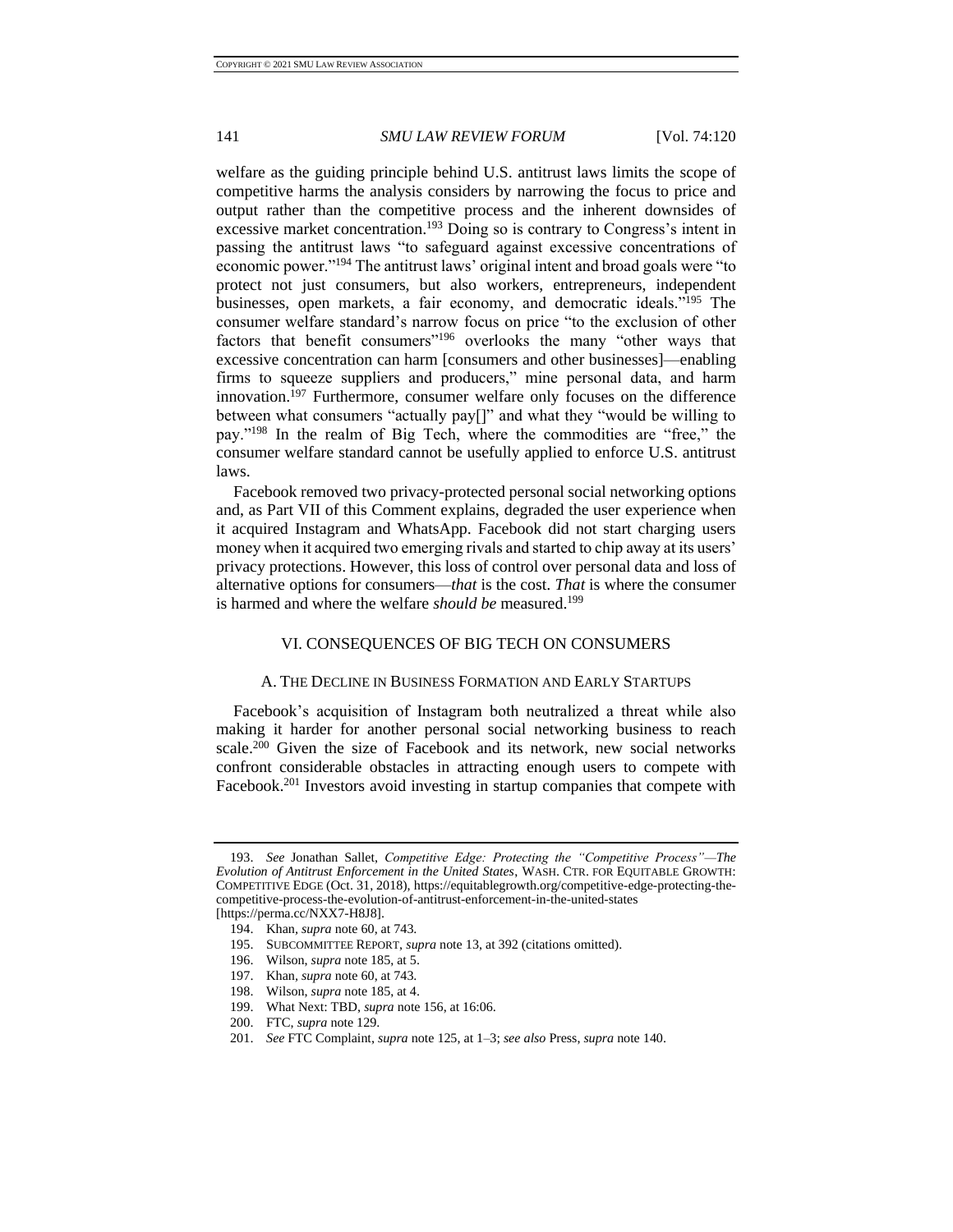giants like Facebook because of the likelihood of failure.<sup>202</sup> It is thought to be "nearly impossible to overcome the monopoly" of the Big Tech companies.<sup>203</sup> In other words, these companies are "innovation kill zone[s]."<sup>204</sup>

In recent decades, there has been a sharp decline in new business formation and early-stage startup funding.<sup>205</sup> Job creation in the high-technology sector has likewise slowed considerably.<sup>206</sup> In 2000, the job creation rate in the hightechnology sector was approaching 20% year-over-year.<sup>207</sup> Within a decade, the rate had halved to about 10%.<sup>208</sup> Even accounting for job losses during the Great Recession of 2007 to 2009, the dominance of online platforms was at least one factor that "materially weakened innovation and entrepreneurship in the U.S. economy."<sup>209</sup> Some venture capitalists, for example, report that they avoid funding entrepreneurs and other companies that compete directly with dominant firms in the digital economy.<sup>210</sup> In the wake of an acquisition by a Big Tech giant like Facebook, investments in startups in the same space drop by over 40%, and deal numbers fall by over 20% in the three years following an acquisition.<sup>211</sup>

The decline in business formation and early startups has followed hand-inglove with the explosive growth of Facebook and the other Big Tech companies. Dominant platforms, such as Facebook, enjoy superior bargaining power over the third parties that depend on their platforms to access users and markets.<sup>212</sup> Their bargaining leverage is a form of market power, $213$  which the dominant platforms routinely use to protect and expand their dominance. The FTC uncovered that on April 9, 2012—the day that Facebook publicized its acquisition of Instagram—Zuckerberg wrote privately to a colleague to celebrate the acquisition and revealed this monopolistic way of thinking: "I remember your internal post about how Instagram was our threat and not Google+. You were basically right. One thing about startups though is you can often acquire

<sup>202.</sup> SUBCOMMITTEE REPORT, *supra* not[e 13,](#page-4-2) at 48 (citation omitted).

<sup>203.</sup> *Id*.

<sup>204.</sup> *Id*.

<sup>205.</sup> *See, e.g*., Ufuk Akcigit & Sina T. Ates, *Knowledge in the Hands of the Best, Not the Rest: The Decline of US Business Dynamism*, VOXEU (July 4, 2019), https://voxeu.org/article/declineus-business-dynamism [https://perma.cc/BYQ9-6E24].

<sup>206.</sup> JOHN HALTIWANGER, IAN HATHAWAY & JAVIER MIRANDA, DECLINING BUSINESS DYNAMISM IN THE U.S. HIGH-TECHNOLOGY SECTOR 4 (2014), https://www.kauffman.org/wpcontent/uploads/2019/12/declining\_business\_dynamism\_in\_us\_high\_tech\_sector.pdf [https://perma.cc/3Y5R-C29T].

<sup>207.</sup> *Id*.

<sup>208.</sup> *Id*.

<sup>209.</sup> SUBCOMMITTEE REPORT, *supra* not[e 13,](#page-4-2) at 47 (citations omitted).

<sup>210.</sup> *Id*. at 48; *see also* Sai Krishna Kamepalli, Raghuram Rajan & Luigi Zingales, *Kill Zone 2* (Nat'l Bureau of Econ. Rsch., Working Paper No. 27146, 2021), https://www.nber.org/papers/w27146 [https://perma.cc/NW2N-AC4V].

<sup>211.</sup> Kamepalli, *supra* note 210, at 2, 39.

<sup>212.</sup> SUBCOMMITTEE REPORT, *supra* not[e 13,](#page-4-2) at 390.

<sup>213.</sup> Aviv Nevo, Deputy Assistant Att'y Gen. for Econ., U.S. Dep't of Just., Antitrust Div., Mergers that Increase Bargaining Leverage, Remarks at the Stanford Institute for Economic Policy Research 7 (Jan. 22, 2014), https://www.justice.gov/atr/file/517781/download [https://perma.cc/UJA8-2ZV2] ("[A]s a matter of economic theory and case law bargaining leverage is a source of market power . . . .").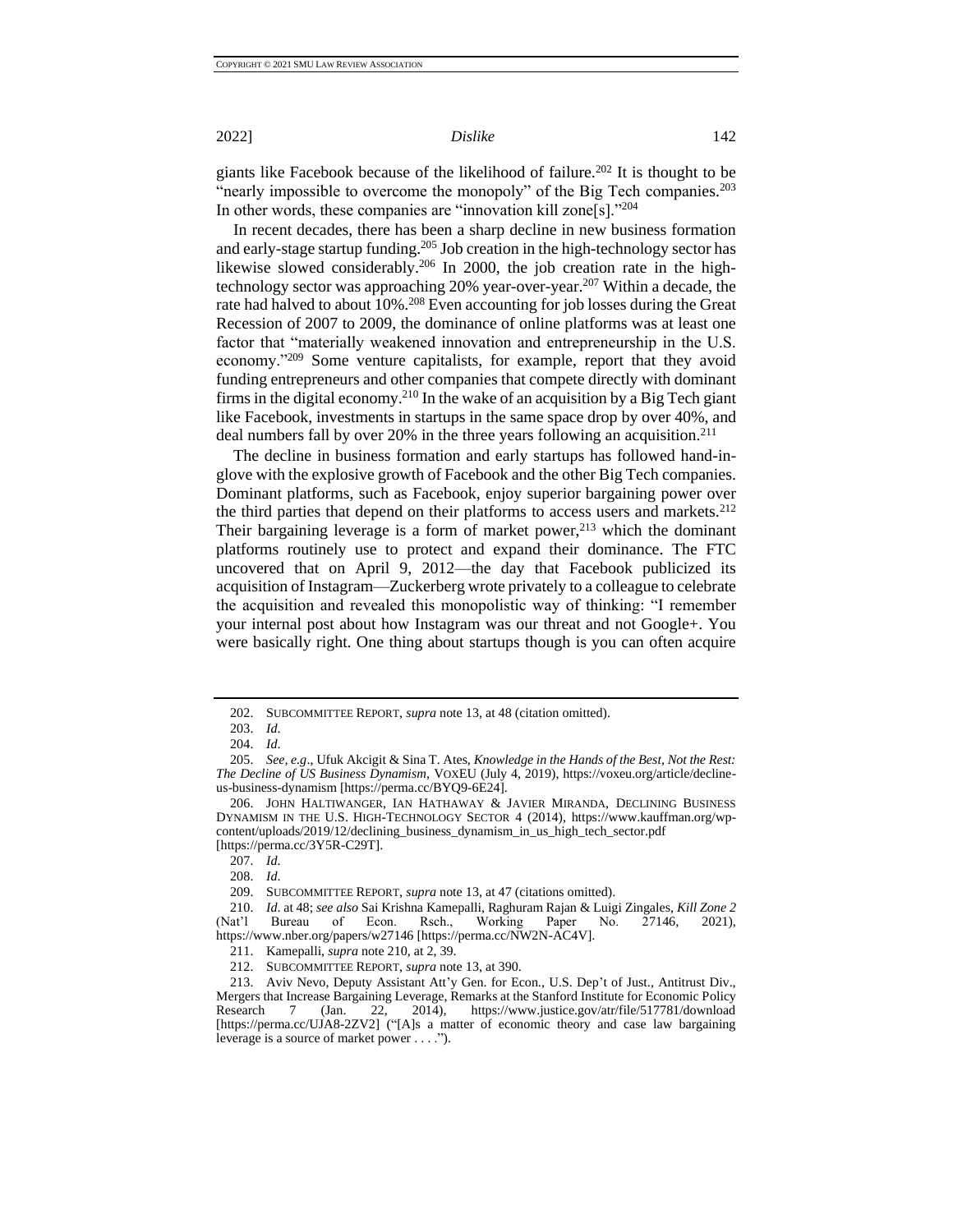them."<sup>214</sup> Had Facebook not been allowed to dominate the market through acquisitions and mergers, thereby killing innovation and entrepreneurship, consumers would have more choices for personal social media platforms.

### <span id="page-24-0"></span>B. THE NOT-SO-FREE COST OF PAYING WITH DATA AND LOSS OF PRIVACY

Traditionally, market power has been defined as the ability to raise prices without a loss of demand, such as fewer sales or customers.<sup>215</sup> However, because online platforms rarely charge consumers a monetary price, traditional assessments of market power are more difficult to apply to digital markets.<sup>216</sup> Because of the pricing dynamics in the digital economy, the best evidence of digital platform market power is not prices charged but the degree to which these platforms erode consumer privacy without prompting a market response.<sup>217</sup>

A lack of competition can lead to reduced quality in many markets, but "the loss of quality due to monopolization—and in turn, privacy and data protection—is even more pronounced in digital markets because product quality is often the 'relevant locus of competition.'"<sup>218</sup> In the absence of adequate transparency or real consumer options, "dominant firms may impose terms of service with weak privacy protections that are designed to restrict consumer choice, creating a race to the bottom."<sup>219</sup> This can also create a cycle in which new firms do not offer products with strong privacy protections or do not even enter into the market. $220$ 

[D]ominant platforms have been able to extort an ever-increasing amount of data from their customers and users, ranging from a user's personal data to a business's trade secrets and proprietary content. In the absence of an alternative platform, users effectively have no choice but to accede to the platform's demands for payment whether in the form of dollars or data.<sup>221</sup>

<sup>214.</sup> FTC Complaint, *supra* note 125, at 5.

<sup>215.</sup> W. KIP VISCUSI, JOSEPH E. HARRINGTON, JR. & JOHN M. VERNON, ECONOMICS OF REGULATION AND ANTITRUST 62 (4th ed. 2005).

<sup>216.</sup> *See* Howard A. Shelanski, *Information, Innovation, and Competition Policy for the Internet,* 161 U. Pa. L. Rev. 1663, 1687 (2013) ("While increased competition, at least on its own, will not always cause firms to better use or protect customer information, any competitive effects analysis that misses these two nonprice dimensions of platform market performance will be incomplete and could be biased toward underenforcement.").

<sup>217.</sup> *See, e.g*., Makan Delrahim, Assistant Att'y Gen., U.S. Dep't of Just. Antitrust Div., Conference (June 11, 2019), https://www.justice.gov/opa/speech/assistant-attorney-general-makan-delrahim-delivers-remarksantitrust-new-frontiers [https://perma.cc/AEZ8-Y5HE] ("It is well-settled, however, that competition has price and non-price dimensions."); Maurice E. Stucke & Ariel Ezrachi, *When Competition Fails to Optimize Quality: A Look at Search Engines*, 18 YALE J.L. & TECH. 70, 103 (2016).

<sup>218.</sup> SUBCOMMITTEE REPORT, *supra* not[e 13,](#page-4-2) at 54.

<sup>219.</sup> *Id*. (citations omitted); Shelanski, *supra* note 216, at 1691 ("Competition, however, may drive platforms to adopt and adhere to stronger privacy policies, making it worthwhile for a platform to advertise such policies to consumers in order to differentiate itself from its competitors.").

<sup>220.</sup> SUBCOMMITTEE REPORT, *supra* not[e 13,](#page-4-2) at 55.

<sup>221.</sup> *Id*. at 390.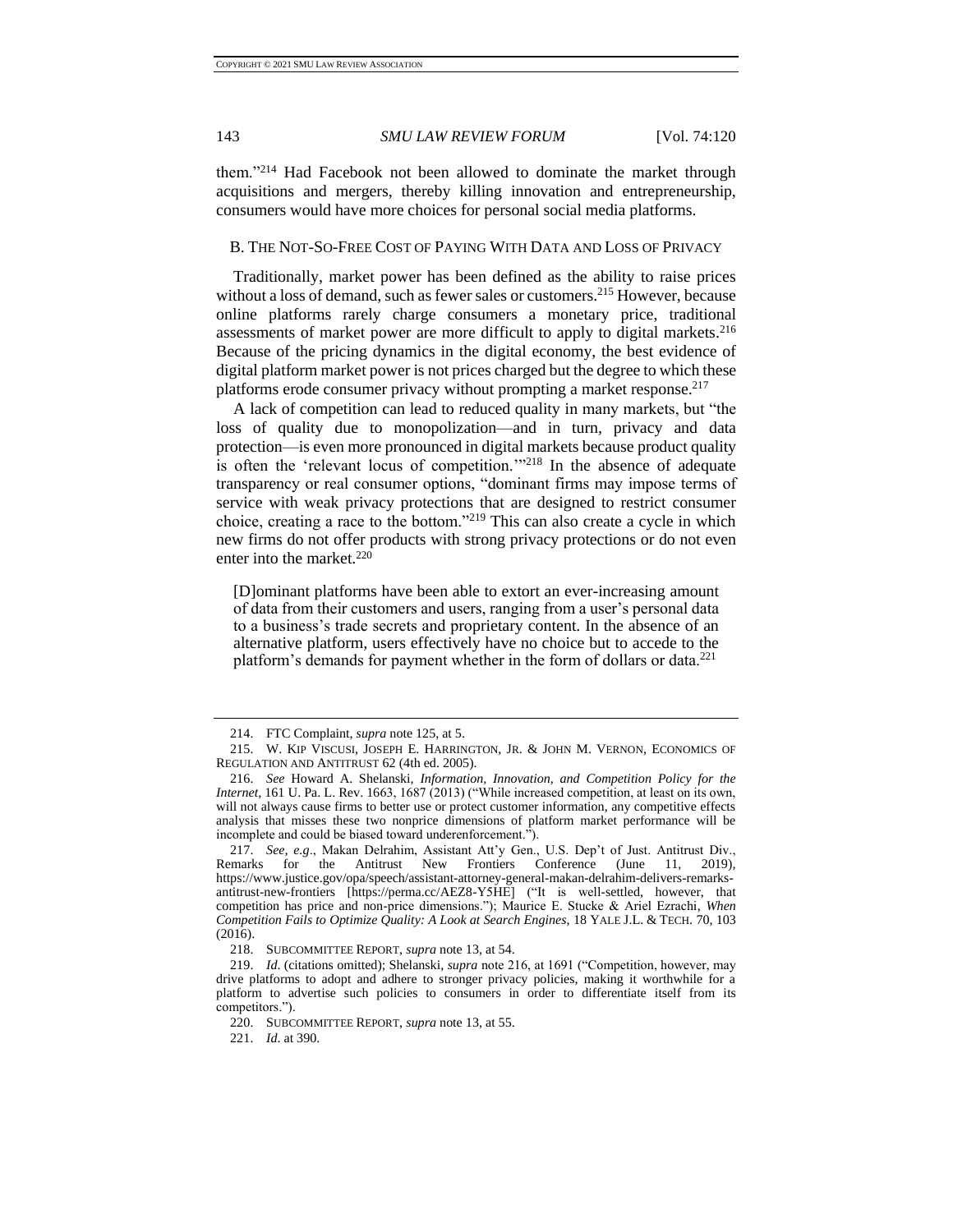To make matters worse, Facebook uses this collection of consumer data as a weapon. "Internal communications by Facebook's senior executives and interviews with former employees . . . indicate that Facebook selectively enforced its platform policies based on whether it perceived other companies as competitive threats.'"<sup>222</sup> "Facebook developed the Facebook Platform to connect other applications to Facebook's social graph," which is the network of friends and connections you have on Facebook.<sup>223</sup> In an interview in 2007, Zuckerberg described the Facebook Platform's goals as making "Facebook into something of an operating system so you can run full applications."<sup>224</sup> Over the last few years, Facebook has "recognized that access to its social graph provided other applications with a tool for significant growth."<sup>225</sup> In documents produced to the U.S. House Judiciary Subcommittee on Antitrust, Commercial and Administrative Law (House Subcommittee), Facebook's senior executives realized by 2012 that "apps could use the Facebook Platform to build products that were competitive with Facebook and 'siphon [their] users.'"<sup>226</sup> "Facebook's senior employees agreed that competitive apps used the Facebook Platform to 'steal [their] engagement' and 'could be viewed as replacing Facebook functionality,' adding that they planned to raise this concern with Mr. Zuckerberg."<sup>227</sup> "Recognizing that some social apps had grown too popular and could compete with Facebook's family of products, Facebook cut off their access to Facebook's social graph."<sup>228</sup> The social graph, along with Facebook's integration feature and notification of Facebook friends on Instagram, is how Instagram became so popular.<sup>229</sup> The primary way that Instagram and many other companies grow is through Facebook data.<sup>230</sup> So, if these companies do not do exactly what Facebook says, they are cut off.<sup>231</sup> Once you become "an essential monopoly," one that can pick and choose who you will deal with and discriminate against those who are considered competitors and threats, then

<sup>222.</sup> *Id*. at 166.

<sup>223.</sup> *Id*.; *see also* Josh Constine, *Facebook Is Done Giving Its Precious Social Graph to Competitors*, TECHCRUNCH (Jan. 24, 2013, 9:51 PM), https://techcrunch.com/2013/01/24/myprecious-social-graph [https://perma.cc/FW9H-MD4C].

<sup>224.</sup> David Kirkpatrick, *Facebook's Plan to Hook Up the World*, CNNMONEY (May 29, 2007, PM), https://money.cnn.com/2007/05/24/technology/facebook.fortune/ [https://perma.cc/CR4U-4P7R].

<sup>225.</sup> SUBCOMMITTEE REPORT, *supra* not[e 13,](#page-4-2) at 166.

<sup>226.</sup> *Id*.

<sup>227.</sup> *Id*. at 167.

<sup>228.</sup> *Id*. (citing Olivia Solon & Cyrus Farivar, *Mark Zuckerberg Leveraged Facebook User Data to Fight Rivals and Help Friends, Leaked Documents Show*, NBC NEWS, https://www.nbcnews.com/tech/social-media/mark-zuckerbergleveraged-facebook-user-datafight-rivals-help-friends-n994706 [https://perma.cc/UL8Z-WE24] (Apr. 18, 2019, 6:51 PM)); Constine, *supra* note 223; Rachel Kraus, *Mark Zuckerberg Gave the Order to Kneecap Vine, Emails Show*, MASHABLE (Dec. 5, 2018), https://mashable.com/article/mark-zuckerberg-helpedthwart-vine [https://perma.cc/KM4L-H25W]; *see also* Casey Newton, *Why Vine Died*, VERGE

<sup>(</sup>Oct. 28, 2016, 12:15 PM), https://www.theverge.com/2016/10/28/13456208/why-vinediedtwitter-shutdown [https://perma.cc/QA2X-KZEC].

<sup>229.</sup> What Next: TBD*, supra* note 156, at 11:03.

<sup>230.</sup> *Id*.

<sup>231.</sup> *Id*. at 10:52.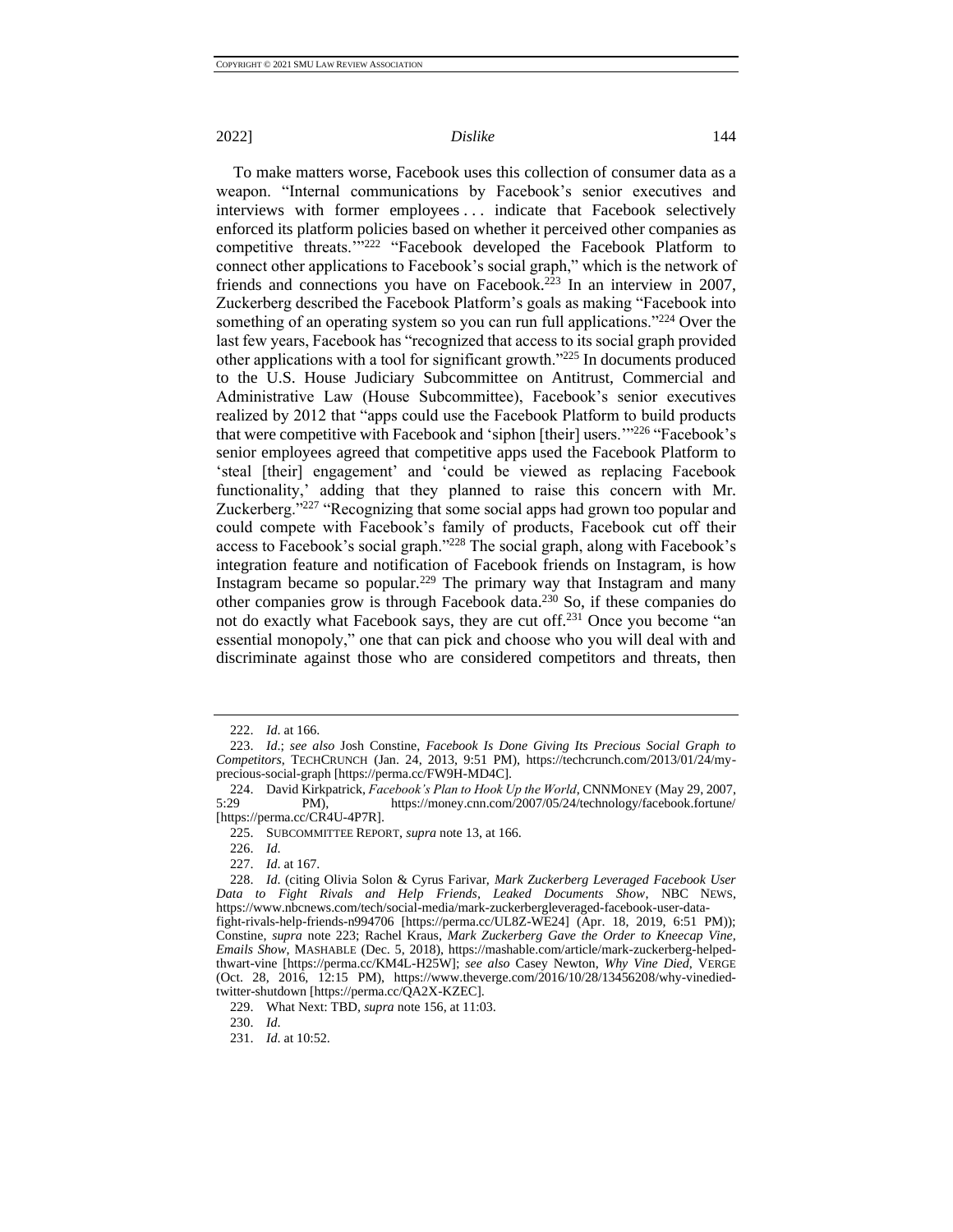<span id="page-26-0"></span>there is a problem.<sup>232</sup>

#### VII. CHANGING ANTITRUST

Courts that have adopted the consumer welfare standard have not indicated that other goals are excluded. This opens the door to changes in how we approach antitrust and measure anticompetitive and monopolistic activities among companies. The Supreme Court "has yet to issue a decision that precludes judges from relying upon non-efficiency arguments"—like data, privacy, and competition—over efficiency concerns.<sup>233</sup>

As Lina Khan explains in *Amazon's Antitrust Paradox*, "Internet platforms mediate a large and growing share of our commerce and communications. Yet evidence shows that competition in platform markets is flagging, with sectors coalescing around one or two giants."<sup>234</sup> By giving the power back to the consumer, the capitalist market will function as designed. However, giving this control back to consumers requires courts and Congress to change the current trajectory of U.S. antitrust laws in the technological arena. Killing your competitors is not and cannot continue to be a viable business model outperforming competitors must be.

#### <span id="page-26-1"></span>A. CURRENT CHANGES IN U.S. ANTITRUST LAWS DIRECTED AT BIG TECH

In response to Big Tech's continuing growth, President Biden signed an Executive Order on Promoting Competition in the American Economy on July 9, 2021, that includes seventy-two initiatives.<sup>235</sup> The Executive Order "seeks to ensure small businesses and consumers have access to fair markets."<sup>236</sup> In a speech on the Order, President Biden stated, "Capitalism without competition isn't capitalism; it's exploitation."<sup>237</sup> President Biden "warned that without healthy competition, the biggest players can 'change and charge what they want and treat you however they want.'"<sup>238</sup> President Biden "noted that the past few decades have threatened . . . competition" and stated that "[f]orty years ago, we chose the wrong path . . . following the misguided philosophy of people like Robert Bork and pullback on enforcing laws to promote competition."<sup>239</sup>

Additionally, in February 2021, Senator Amy Klobuchar of Minnesota

<sup>232.</sup> Political Gabfest, *The "Breaking Up Facebook" Edition*, SLATE, at 29:30 (Dec. 10, 2020, 5:15 PM), https://slate.com/podcasts/political-gabfest/2020/12/facebook-presidential-normsattempted-coup [https://perma.cc/MQU4-KJ4C].

<sup>233.</sup> GELLHORN ET AL., *supra* note [16,](#page-4-3) at 48.

<sup>234.</sup> Khan, *supra* not[e 60,](#page-8-2) at 802.

<sup>235.</sup> Stewart, *supra* note [3;](#page-3-6) Exec. Order No. 14,036, 86 Fed. Reg. 36,987 (July 9, 2021), https://www.whitehouse.gov/briefing-room/presidential-actions/2021/07/09/executive-order-onpromoting-competition-in-the-american-economy/ [https://perma.cc/226D-YCJ7].

<sup>236.</sup> Leah Nylen, *Biden Launches Assault on Monopolies*, POLITICO, https://www.politico.com/news/2021/07/08/biden-assault-monopolies-498876 [https://perma.cc/CRB6-JD4G] (July 9, 2021, 5:45 PM).

<sup>237.</sup> Stewart, *supra* not[e 3.](#page-3-6)

<sup>238.</sup> *Id*.

<sup>239.</sup> Nylen, *supra* note 236.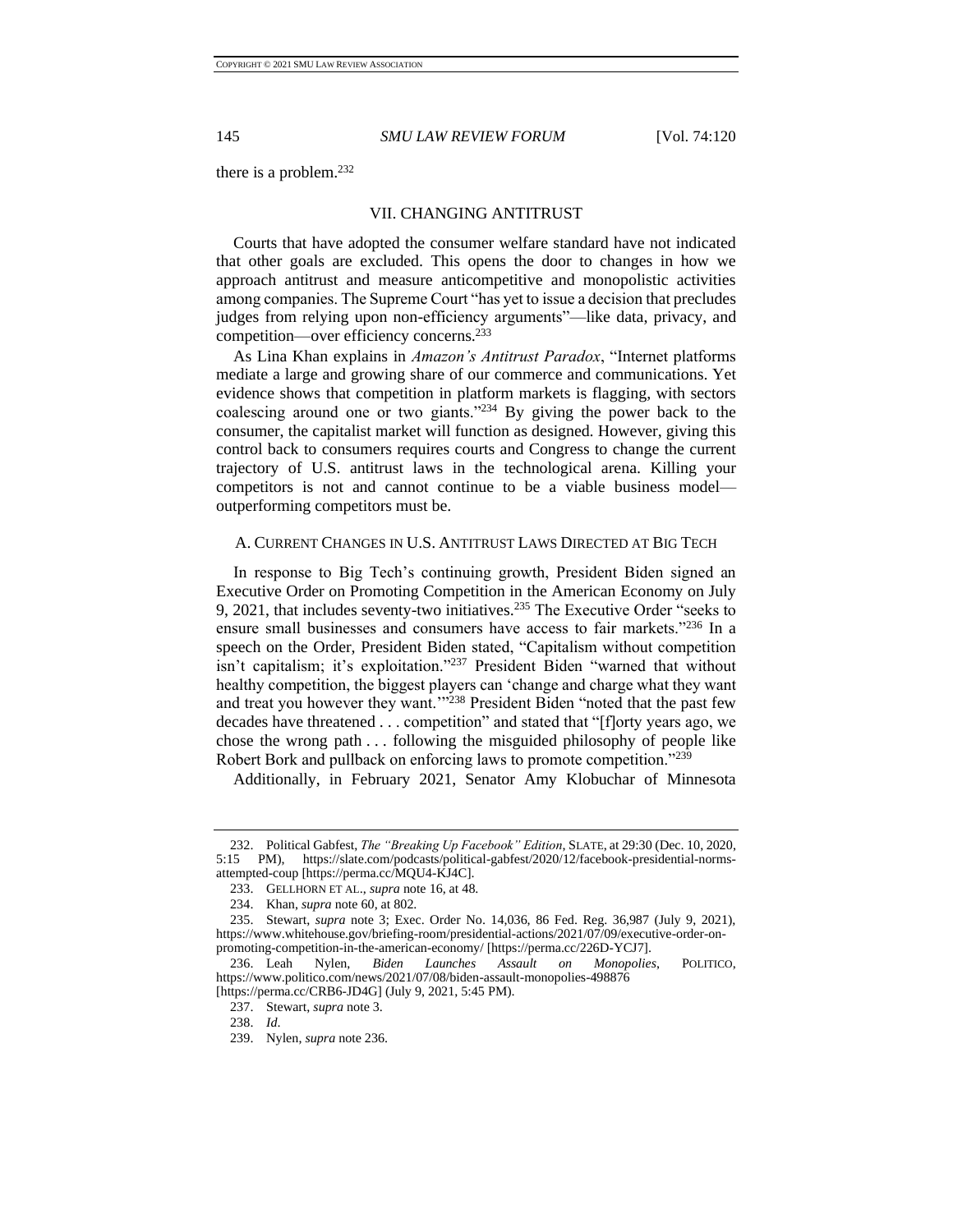introduced a bill to promote and improve antitrust enforcement.<sup>240</sup> The Competition and Antitrust Law Enforcement Reform Act would place the burden on prospective merging companies to prove that the merger does not create a risk of lessening competition or creating a monopoly.<sup>241</sup> If such a revolutionary bill were signed into law, antitrust litigation would increase. However, such an increase is just what antitrust needs. Courts "have become lenient on antitrust cases in recent decades," and more aggressive challenges in the courts are what we need to push back against the monopolies of Big Tech.<sup>242</sup> By placing the burden on the merging parties to prove the merger *does not* create anticompetitive results rather than on the government to prove *it does*, we can vastly change the landscape of U.S. antitrust laws. This bill would also create a better opportunity for variety in the marketplace. Senator Klobuchar believes that judges who understand the original antitrust laws and how the laws were meant to be enforced need to be placed in the judiciary.<sup>243</sup> By placing individuals in the judiciary who understand the legislative intent behind the original U.S. antitrust bills, we can better safeguard against excessive concentrations of economic power and protect consumers, "workers, entrepreneurs, independent businesses, open markets, a fair economy, and democratic ideals."<sup>244</sup>

Finally, the U.S. Senate passed a bill on June 2, 2021, to increase fees that larger merging companies must pay.<sup>245</sup> The extra money will go to the FTC and DOJ so that those agencies are better able to hire more lawyers.<sup>246</sup> In a recent interview, Senator Klobuchar stated that "we cannot take on the biggest companies the world has ever known with duct tape and band-aids."<sup>247</sup> Thus, this money will give government agencies bigger budgets to hire more staff to better combat Big Tech.<sup>248</sup> With more funds, the FTC and DOJ can more effectively live up to their purposes. For instance, the FTC, with a greater arsenal of qualified attorneys, can better prohibit unfair methods of competition and serve as an administrative tribunal that carefully studies ongoing business practices and conditions.<sup>249</sup> This bill must next be approved by the House of Representatives before it can be sent to the White House for President Biden to sign into law.<sup>250</sup>

These kinds of sweeping changes are precisely what U.S. antitrust laws need

243. Lovett or Leave It, *Rich Boys and Their Space Toys*, CROOKED MEDIA, at 58:41 (July 17, 2021), https://www.youtube.com/watch?v=P\_i1PkE37IE [https://perma.cc/VX2F-YQBQ].

<sup>240.</sup> Matthew F. Tilley & David B. Hamilton, *Competition and Antitrust Law Enforcement Act Proposes Wholesale Changes to U*.*S*. *Antitrust Law*, NAT'L L. REV. (Feb. 15, 2021), https://www.natlawreview.com/article/competition-and-antirust-law-enforcement-act-proposeswholesale-changes-to-us [https://perma.cc/J2L5-8GF5].

<sup>241.</sup> *Id*.

<sup>242.</sup> Stewart, *supra* not[e 3.](#page-3-6)

<sup>244.</sup> SUBCOMMITTEE REPORT, *supra* not[e 13,](#page-4-2) at 392 (citations omitted).

<sup>245.</sup> Lovett or Leave It, *supra* note 243, at 51:47.

<sup>246.</sup> *Id*. at 52:08.

<sup>247.</sup> *Id*. at 52:15.

<sup>248.</sup> *See* Diane Bartz, *U.S. Senate Passes Bill to Raise Fees on Biggest Mergers,* REUTERS, https://www.reuters.com/business/us-senate-passes-bill-raise-fees-biggest-mergers-2021-06-09 [https://perma.cc/Y688-5AGE] (June 8, 2021, 8:35 PM).

<sup>249.</sup> *See supra* notes 188–189 and accompanying text.

<sup>250.</sup> Bartz, *supra* note 248.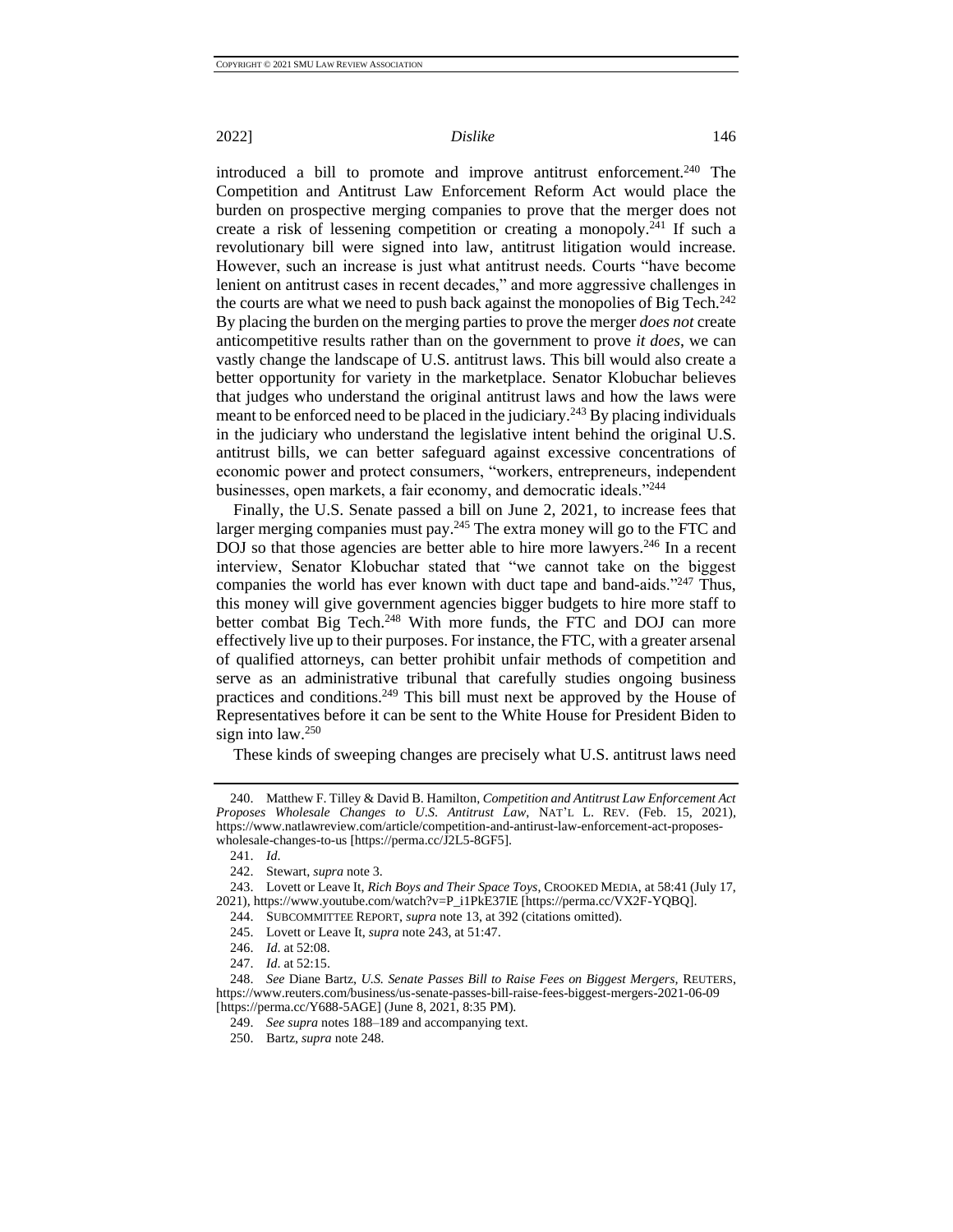to adequately protect consumers and companies alike. Upon passage of the bill through the Senate, Senator Chuck Grassley of Iowa, the senior Republican on the Senate Judiciary Committee, said that the current system to stop anticompetitive practices and mergers is "outdated" and "not getting the job done."<sup>251</sup> Through changes in legislation and the judiciary—changes that appear to have at least some bipartisan support—we can better prepare ourselves to tackle Big Tech and its monopolistic and anticompetitive behavior.

### <span id="page-28-0"></span>B. SUGGESTED CHANGES TO U.S. ANTITRUST LAWS TO PROTECT AGAINST BIG **TECH**

While the current changes in motion will help protect consumers against Big Tech, there is still much that needs to be revised in U.S. antitrust laws. Our political leaders must push for antitrust reform. Agencies must deny mergers that stifle competition and have long-term negative consequences to innovation, creativity, choice, and data. Companies should no longer be able to own and sell in the same marketplace. Additionally, citizens should be able to challenge antitrust violations more easily, and those found in violation of U.S. antitrust laws should face civil penalties.

Congress and the courts must focus on the market structure in dealing with Big Tech in U.S. antitrust laws. By changing how we look at anticompetitive behavior, monopolies, and the consumer welfare standard, we can protect emerging businesses and change the quality of technology and goods available to consumers. The market only works as designed when companies respond to consumer demands. But when the market goes unchecked by the agencies that are meant to keep it operating within this framework, companies have no incentive to listen to consumers. After all, it's not like consumers have the option to use another platform—all viable alternatives have already been acquired.

We must require that Big Tech share data between platforms to allow up-andcoming businesses to work off existing frameworks, much like Instagram did with Facebook before Facebook neutered Instagram as a growing competitive threat through acquisition. Thus, rather than forcing startups to bend at every one of Facebook's demands, an interoperability requirement would force Facebook to share information across platforms. This kind of change would allow new companies to compete with Big Tech rather than just be competitive enough to be acquired by a Big Tech monopolist.

Additionally, we must require more privacy protection for user data or give startups the ability, through an interoperability platform, to work off the existing infrastructure to build a competitive and enticing, privacy-protected alternative to the existing Big Tech giants. Consumers should have more control over their privacy and data. To have more control, consumers need more options. To have more options, U.S. antitrust laws and courts need to adjust how they measure consumer welfare. To change how they measure consumer welfare, they must look outside of fiscal cost alone and move toward considering data, privacy, creativity, and innovation costs. By creating and interpreting U.S. antitrust laws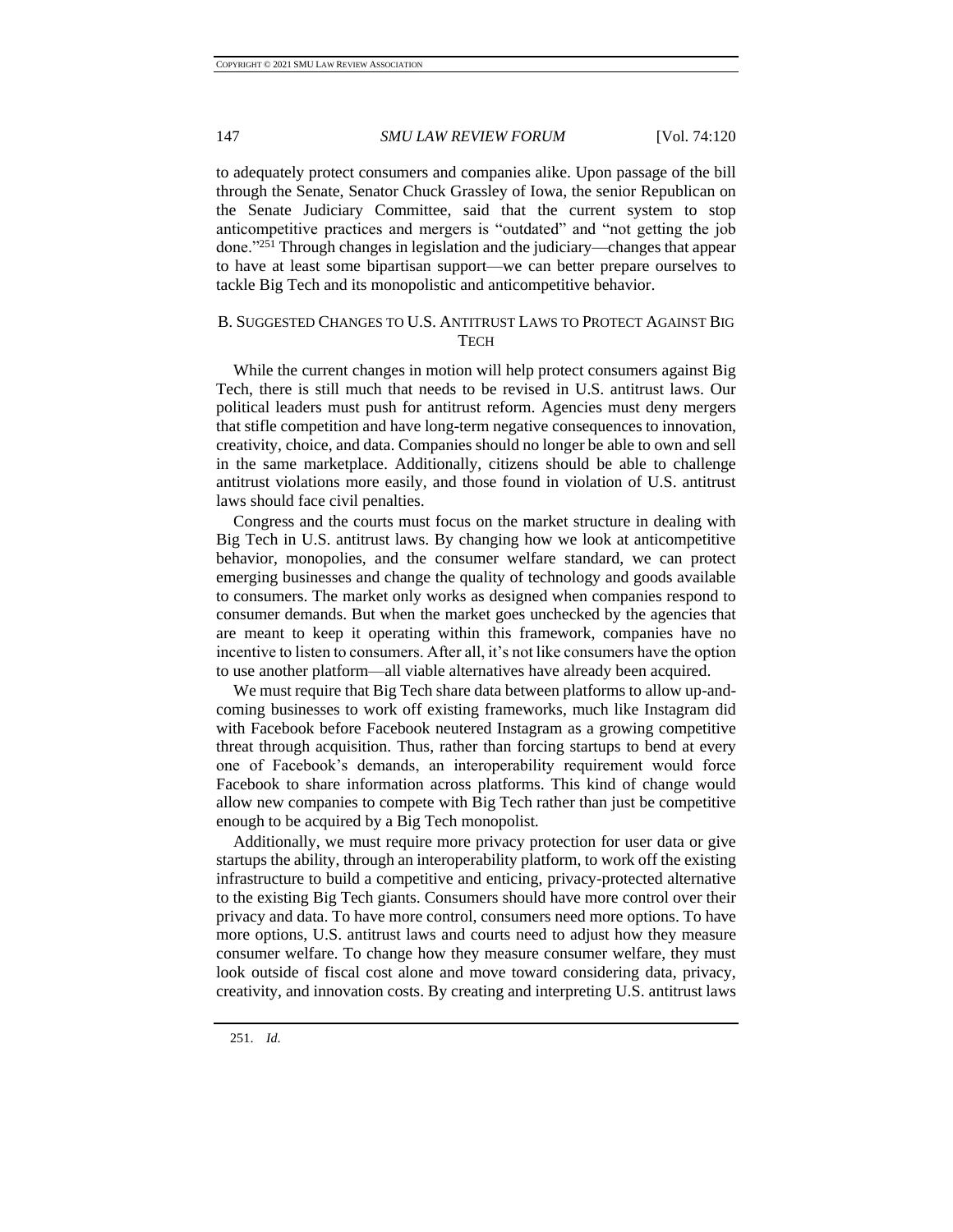with an eye toward opportunity, we can create a platform for small businesses to grow while also giving Big Tech an incentive to stay innovative and competitive rather than simply buying up emerging rivals. Such a change will further promote and encourage investment in startup companies. In digital markets where consumers do not pay an upfront monetary price, U.S. antitrust enforcement must shift its focus. By laying down new laws and regulations that protect consumers, we can stop Big Tech from acquiring more companies and pave a path for new companies to compete with Big Tech, thereby providing more options for consumers.

### VIII. CONCLUSION

<span id="page-29-0"></span>The continuing domination of the Chicago School of thought and its focus on the consumer welfare standard has resulted in higher prices and markups, monopolies going unchecked, and data being freely collected and distributed.<sup>252</sup> Consumers hand over data and attention in exchange for the "free" services offered by Big Tech. The consumer welfare standard's narrow focus on price "to the exclusion of other factors that benefit consumers" <sup>253</sup> overlooks the many "ways that excessive concentration can harm" consumers and businesses alike.<sup>254</sup>

As this Comment has illustrated, current U.S. antitrust laws do not adequately regulate Big Tech or anticompetitive and monopolistic behavior in the technological arena. It is time for U.S. antitrust laws to be revised and interpreted to better incorporate technological advances and businesses of the twenty-first century. The antitrust statutes were created to invite refinement applicable for the time.<sup>255</sup> Technology is here to stay, and if we want to see what it is capable of, we have to promote and protect innovation by refining U.S. antitrust laws already on the books and creating new laws that better protect against Big Tech. As the D.C. Circuit Court of Appeals stated in *United States v. Microsoft Corp.*, "The challenge for an antitrust court lies in stating a general rule for distinguishing between exclusionary acts, which reduce social welfare, and competitive acts, which increase it."<sup>256</sup> Competitive acts increase social welfare. As this Comment has explained, Big Tech, specifically Facebook, is not increasing social welfare but is instead reducing it. The pending lawsuits discussed in Part III of this Comment have the power to set the tone and precedent for how the United States will manage anticompetitive and monopolistic behavior in the coming years. President Biden's Executive Order and the Competition and Antitrust Law Enforcement Reform Act have the potential to boost the government's ability to combat Big Tech adequately. Along with additional changes, such movements set the stage for promoting competitive acts and thereby increasing rather than reducing social welfare.

<sup>252.</sup> Khan, *supra* not[e 1,](#page-3-4) at 132.

<sup>253.</sup> Wilson, *supra* not[e 185,](#page-21-0) at 5.

<sup>254.</sup> Khan*, supra* not[e 60,](#page-8-2) at 743.

<sup>255.</sup> GELLHORN ET AL., *supra* not[e 16,](#page-4-3) at 39.

<sup>256.</sup> 253 F.3d 34, 58 (D.C. Cir. 2001).